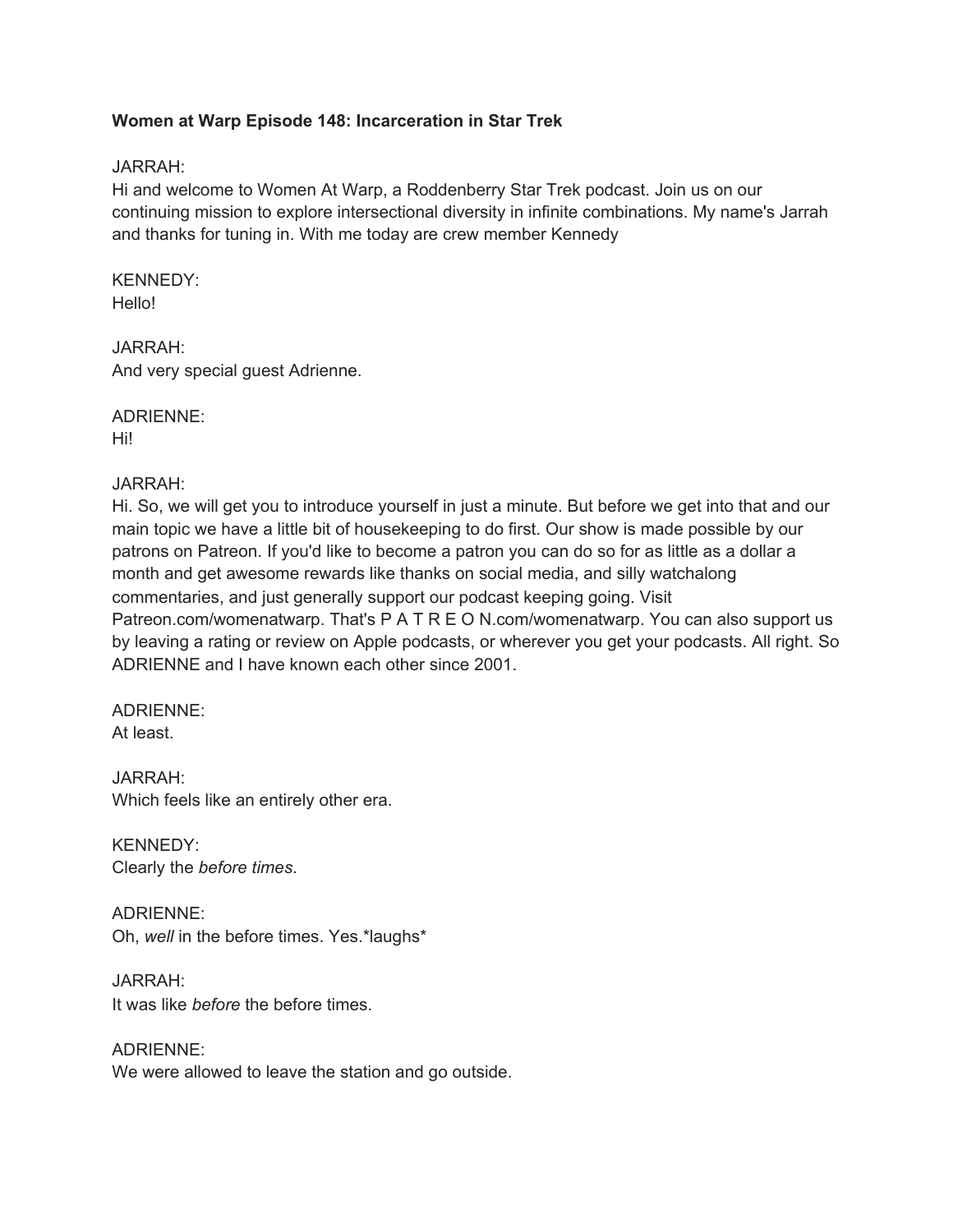#### JARRAH:

And so, why don't you tell the rest of the audience a little bit about your history with Star Trek?

#### ADRIENNE:

Sure. My name is ADRIENNE Smith. I'm in Musqueam, Tsleil-Waututh and Squamish territory on the west coast of Turtle Island in what some people call Vancouver. I was a very nerdy little child and my mother made us *buy* TV time with practicing our musical instruments, much like a prison token system. And I always wanted to spend mine on Star Trek, but this required a consensus with my sisters who also got a say in what we watched and what we spent our tokens on. So I became a Trek *evangelist* very early trying to persuade my sisters that this is where the dial should be on our television set. And I was probably 13 when I went to my first Creation convention, and I don't think I have ever looked back. I've gone out with people because they had admired my technical manual. Yeah. So I'm happy to be here, and I'm grateful for the opportunity.

#### JARRAH:

Awesome. Well, we are very lucky to have you here today. And I mean, in addition to you just being an awesome person we also asked you here today because our topic is incarceration in Star Trek, and Adrienne is also a lawyer and has some experience with our messed up legal system.

#### ADRIENNE:

That's a true story. And I think the roots of *our* system are reflected in the Trek world. But they also are things that we inherited from *way* in the before times, and I think what's really interesting to me is how Roman and how Greek- just how historically familiar this future kind of jailing is, in the way that they cage people hasn't changed despite the passage of many many many Stardates.

#### JARRAH:

And sometimes very literally Roman in the case of the original series and, you know, gladiator type fights.

#### ADRIENNE: Yes.

JARRAH: \*starts scatting the TOS fight music\* Da Da Da Da

## KENNEDY: \*enthusiastically joins in\* Da Da Da Da Da Da Da Da Da Da Da- \*all laugh\*

#### ADRIENNE: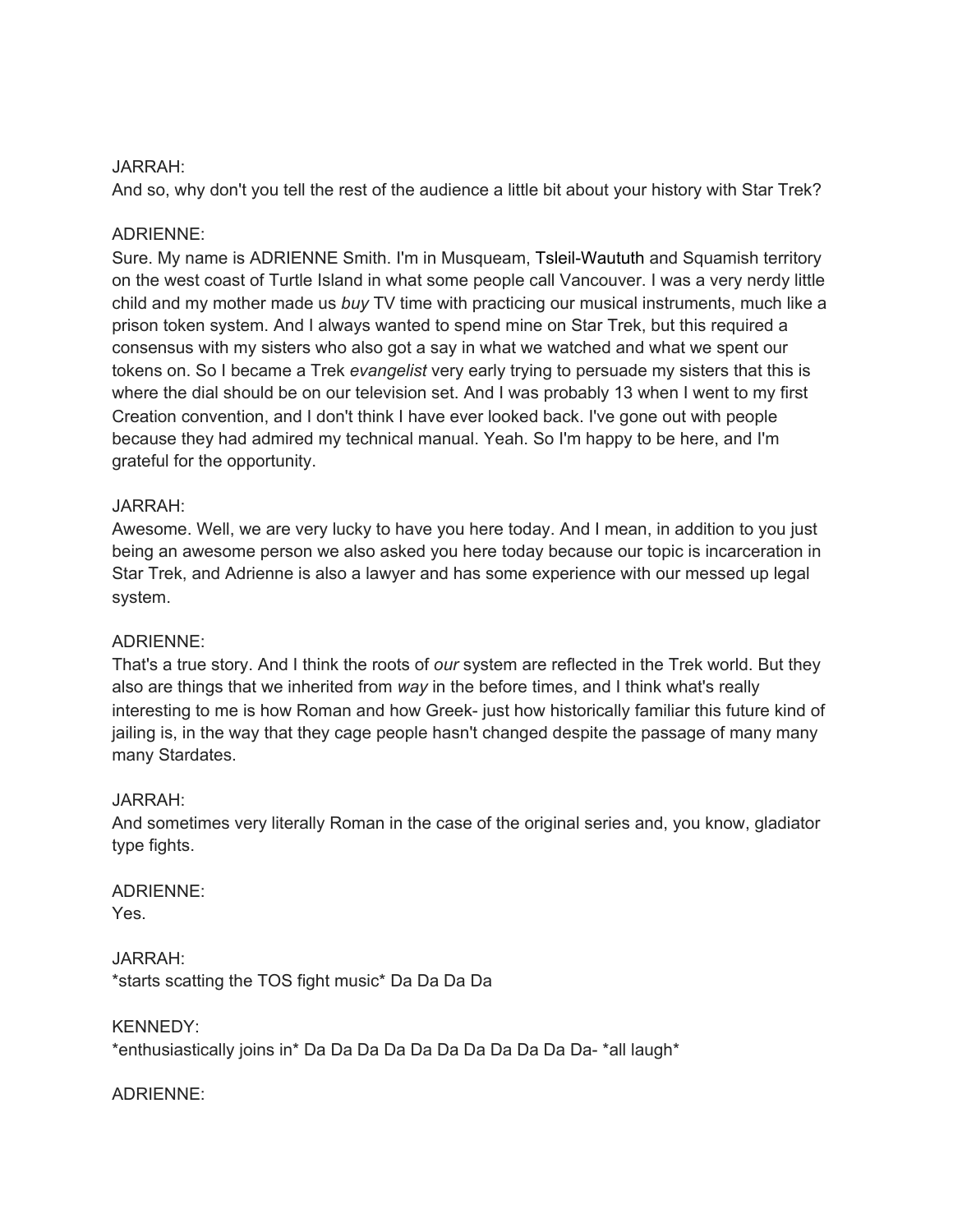## Exactly.

#### JARRAH:

\*laughs\* Yes. Someone please hire us to do the soundtrack for the next series .

#### KENNEDY:

\*snorts\* Hire us period. How bout that? \*laughs\* Put me on the payroll. Let's get it!

#### JARRAH:

So before we get started, are there any concepts or terminology we need to clarify? The only thing I wanted to say particularly, was that the outline is already really really long, for your benefit listeners. So I'm not including like, *any* mention of the legal system at all. And the other thing that I didn't include in the outline are like *metaphorical incarceration,* like people being incarcerated by a lack of choice. Because that would be an entire other massive massive topic. I was talking to a friend who brought up like, arranged marriage episodes and things like that. So we're talking about like literal incarceration as a form of, in the show, punishment and rehabilitation of people who have been deemed to have committed crimes.

#### ADRIENNE:

It's going to be hard for me to focus there, because I'm thinking about the whole Trek universe as a reflection of many many kinds of imprisonment. And the first one of those is the Greek one, which is ostracizing, when they just send you away. And I think all the Voyager happens in this like "pushed out of your home." Deep Space Nine as an outpost is very much an ostracized space, and this forced isolation of anybody being kind of alone. There's clear imprisonment. And I think that's what mostly we're going to talk about today, and that's being held somewhere against your will. But the torture that we see, from everybody really, the federation's not innocent in this. The torture, and the unpredictability of that torture, and think about how \*pause\* just having Q on your ship takes all the predictable rules out of play as a kind of imprisonment. I think also the automatism and the body horror that we see in Borgs, the lot of psych and physical torture and limitation, but also the forced combat that we see among gladiators, and ultimately threats of or actual death penalties, which is the ultimate sanction of the carceral system.

#### JARRAH:

Mm hmm, yeah. Well that totally make sense. And of course if we, you know, divert from the sort of central examples no problem with that. And it also does make sense because, you know, when you're looking at a lot of kind of basic sociological theory about prisons, kind of a central concept is the idea that the function isn't actually the, you know, presumed function. Which is to punish and or rehabilitate a quote unquote criminal. But it's to basically like undo the identity of people that are deemed to be different or unable to be controlled. And it's about like a system of control on bodies, or individuals, or identities that don't fit into like mainstream norms. So if you look back at your sociological undergrad Foucault and those folks, that's kind of a central idea. So you know, by that respect I like the idea of like a physical prison is not drastically different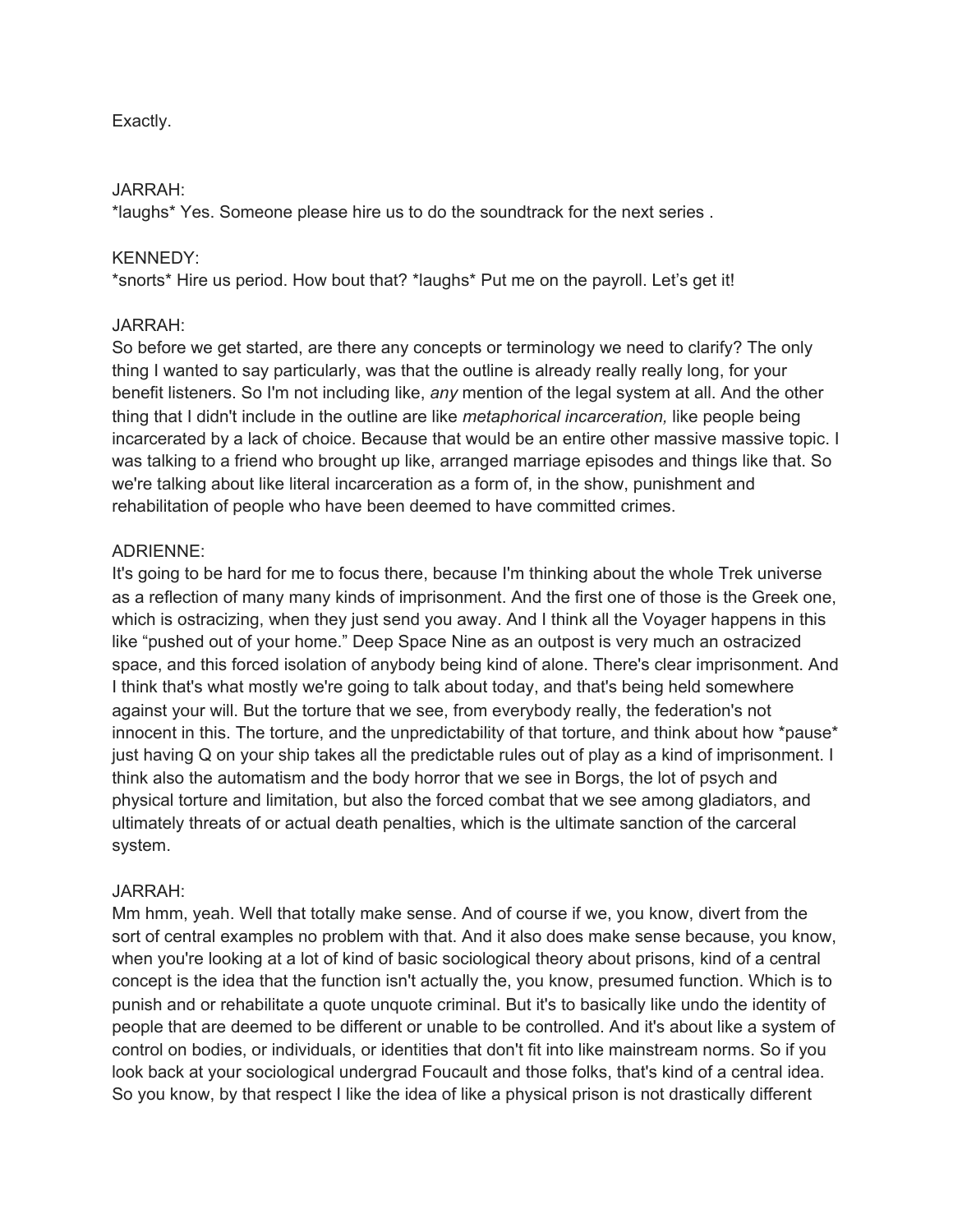from some of the aims of some of those other forms of punishment, except for that it's more like explicitly controlling and outside of the public spectacle.

## ADRIENNE:

Yeah. And I think that's an interesting point, because in Canadian law we have a principle called proportionality, which means the punishment fits the crime. And I think for dramatic purposes in the Trek universe a lot of the episodes we're going to talk about seem so vastly disproportionate to the crime that's happened. Like when Wesley treads on new plants. "This is forbidden. And I think they're gonna kill him for it." And the federation has this big like dilemma about what to do because the rules of the settlements say that's what happens. But it's so vastly disproportionate from what we're expecting, and the way that they set up villains in this universe by making them respond in a disproportionate way to alleged or actual crimes is part of how we know who the villains are. But I think that's too tempting. I mean, the federation is far from blameless in this.

# JARRAH:

Yeah, for sure. Should we start by talking about like, some of the more memorable alien prisons?

# ADRIENNE:

Yes, please.

# JARRAH:

I think you make a very good point that there is actually a lot of times when the Federation explicitly says like "Oh how barbaric this is. We don't do this kind of thing." So we'll come back to what *they* do. But looking at some of the more memorable alien punishments that we see meted out on our heroes throughout the Trek franchise, did you have one that you wanted to start with ADRIENNE?

# ADRIENNE:

Well yeah, the Jem'hadar fight club is one of my favorites.

JARRAH: Oh yeah.

# ADRIENNE:

When it's, particularly Klingons who are good at fighting in this pit, and people are compelled to fight to nearly the death. And I think the Roman-ness of that is inescapable. It's interesting to me that they do it quietly in the depths of the prison and not in a public spectacle. But while watching this episode, I know what happens in a jail, and I know like English prisons stopped executing people outside the gates for spectacle. They move them inside. So maybe this is one of the points of this Dominion prison. But I can't stop thinking about Kirk and Spock fighting in Amok Time in a very similar setup, and whether the container of the prison is necessary to hit you over the head with the point that "we are not actually in control of our bodies in this space" and especially among in that case Vulcans, who are the height of rationality, that they have this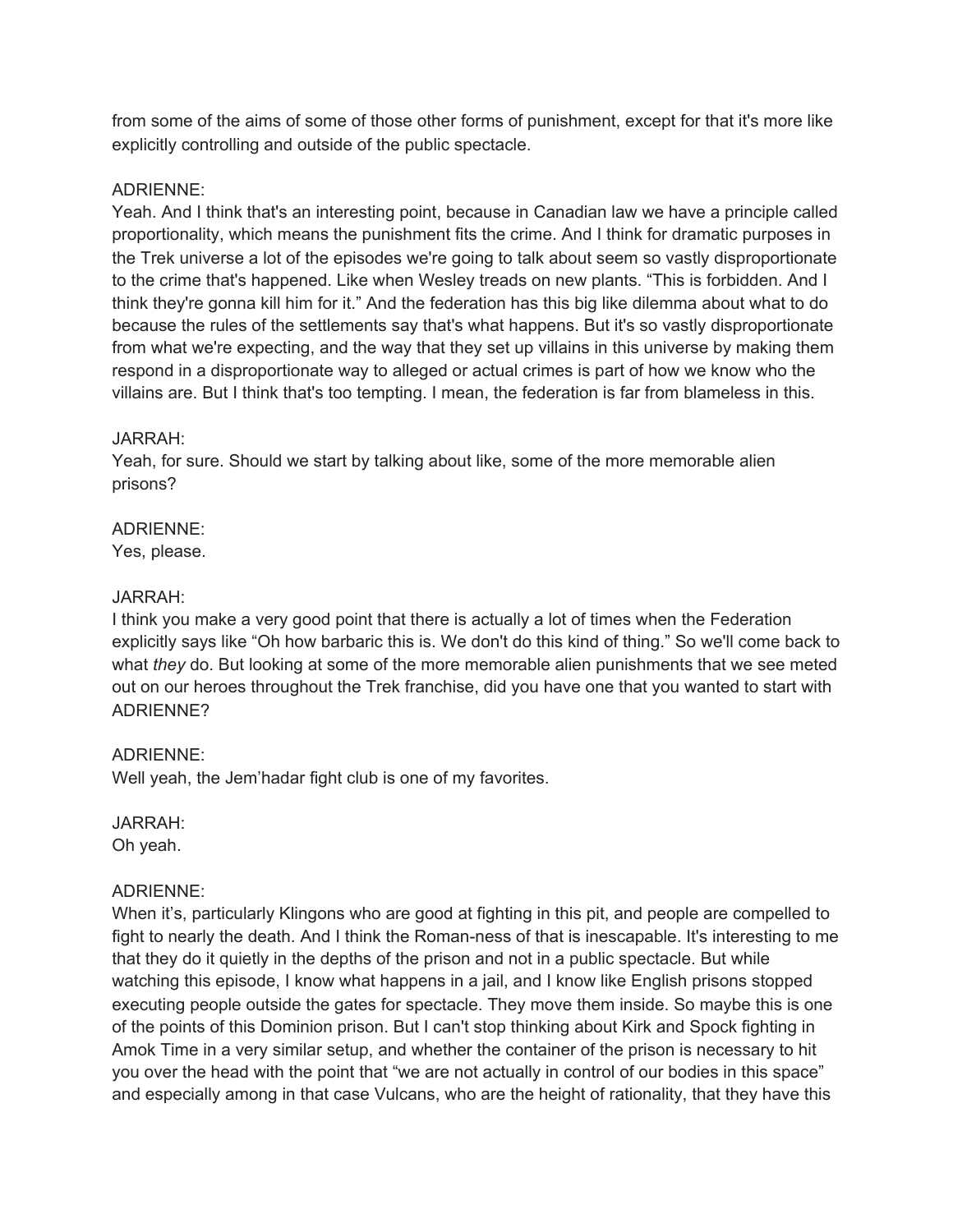base sparring puberty kind of loss of control and this force when Kirk and Spock are expected to kill each other with American Gladiator pummels. But I mean, there are more spectators and it's done in a ceremonial way. More than the bare knuckle fighting in the pit that we see in DS9. JARRAH:

Yeah, for sure. One of the things is that in- certainly in Hollywood prison stuff up until very recently we almost only ever saw men's prisons. And then we saw women's prisons, but kind of fetishized.

## KENNEDY:

\*deadpan\* Kind of. \*Jarrah laughs\* Kind of. Only completely.

## JARRAH:

*Yeah*. And the prison in this has both men and women in it. So like obviously, you know, Star Trek by this point had not breached the gender binary mostly. But they do have a Romulan woman in the cell with them, and no one mentions it. So I thought that was kind of neat, that it wasn't like a big deal.

## ADRIENNE:

This is so much different from the kind of solitary confinement that people get in the brigs on starships. And I think about when we do see women in prison or women interacting in prison, I think of B'Elanna and Michael Burnham, and how we are led to consider their incarceration as singular and and isolated. But yes. That there are women's prisons and it's in the same way that early Next Generation had men in those cute tunics, I think there is something aspirational about the way gender *can* be blurred. But in other times we see like Major Kira walking up to the Romulan at the Romulan camp and suggesting that she's available in order to activate a break in and rescue her colleagues. I think that's much more of a traditional creepy reading of the role that women have in prisons and Trek.

#### JARRAH:

Yeah. We also get that in the Voyager episode resistance where Janeway tries to break into the prison by pretending to be a sex worker.

## ADRIENNE:

That's right. Another point that we can't help but notice is that once we get into the movie series we see that the Borg are all genders, in a no-gender robot sort of way. And I think once they finally attach a kind of gender it's in this Borg Queen, who is distinctly feminized. I can't not think of Borg ships as huge sailing prisons in a really colonial way.

#### JARRAH:

Well they all have their cells. Like, their little node things.

#### ADRIENNE:

They plug in. Their charging dock.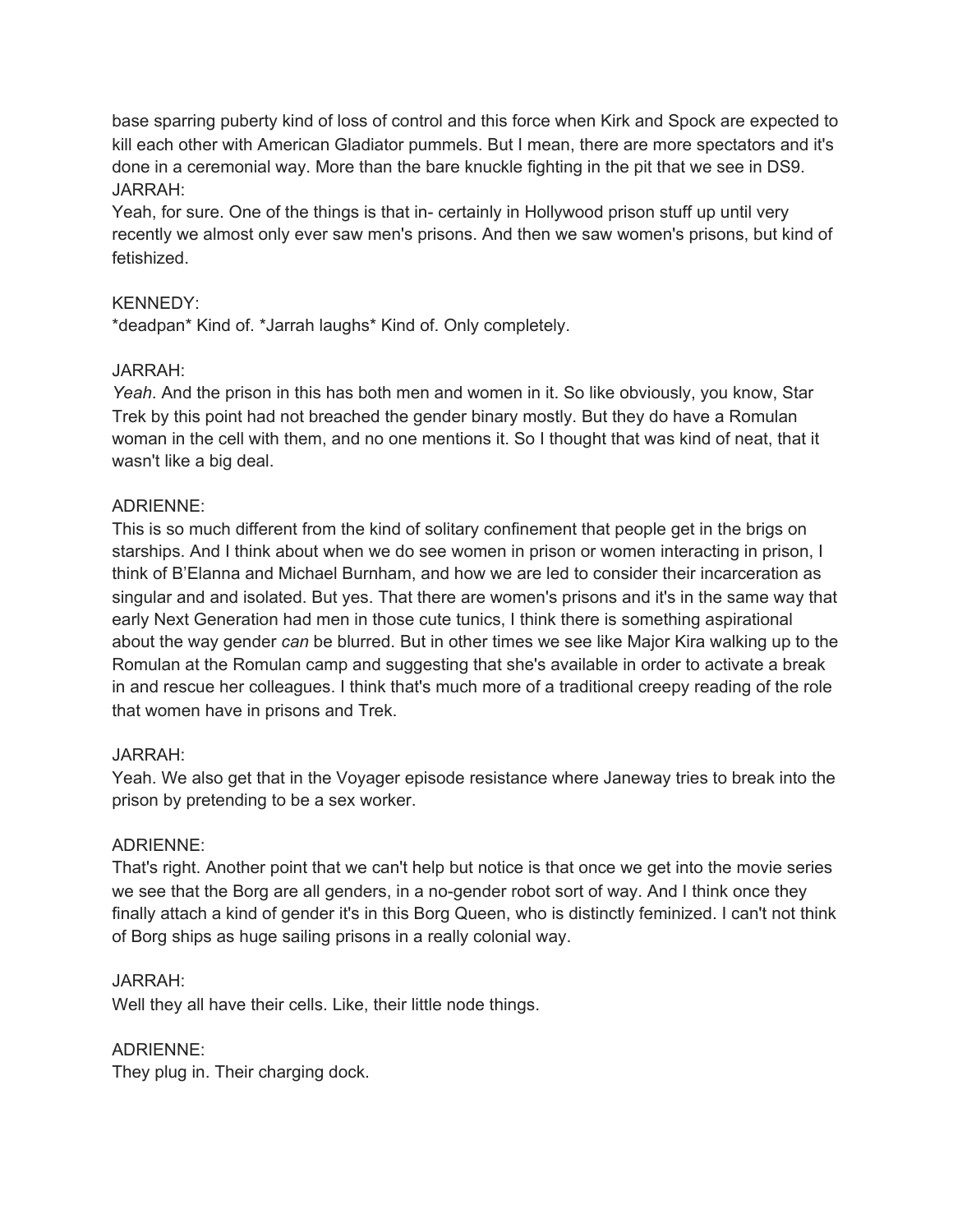#### JARRAH:

Yeah. Another thing about that Deep Space 9 episode is that they also have this kind of juxtaposition with Garak's anxiety, and his- that like is he has to face up to this anxiety in the same way that Worf has to face these Jem'hadar in the arena. Which I think is very cool, and a lot of people point to that as a really powerful treatment of mental health issues because of the way that, you know, Martok and Worf kind of agree that that's just as brave.

#### ADRIENNE:

Yeah. Because his crisis is that he's stuck in a very small space that he must continue to be there for the good of the team, or for whatever externally imposed reason. And I think I see him and O'Brien in the DS9 episode Hard Times when he tells them that he was alone for 20 years. It turns out not to be true that he was alone for 20 years, but that aloneness in a confined spaceat least Garak in that situation in the Dominion prison has a job to do, and he's got an action, and some occupation, which doesn't describe really what's happening. Although we get a sense that in the federation settlements there are jobs, because Tom Paris says to Janeway he already has a job, which implies that in the penal colony where he is he's being made to work. He's not breaking rock we think, but he's certainly doing something.

#### JARRAH:

\*laughs\* Something that isn't messing up his perfect hair.

ADRIENNE:

Yes and pretty uniform.

#### JARRAH:

Kennedy, did you have thoughts on those D.S. 9 episodes, or another alien prison example you wanted to throw in the mix?

#### KENNEDY:

I'm sitting here learning \*laughs\*, because my experience with themes of incarceration, and everything that goes along with it, are *purely* through media. I've been very fortunate to live a life where I've never encountered a penal system or prison system in any way anyone in my family has. So I don't have any experience with it outside of what I see on television, or documentaries, or Trek, or anything like that. So I'm over here thinking- rather taking it all in. I do recall that episode, Hard Time, vaguely. Not enough to remember the particulars of the episode, but I remember thinking- remember seeing the episode and thinking "Wow that's wild." And not getting an opportunity to revisit it. But just *the concept*.

#### ADRIENNE:

Yeah. This is the one where O'Brien is charged with espionage, and the Agrathi imprint a 20 year sentence into his memory that had happened not only in his mind, and then they let him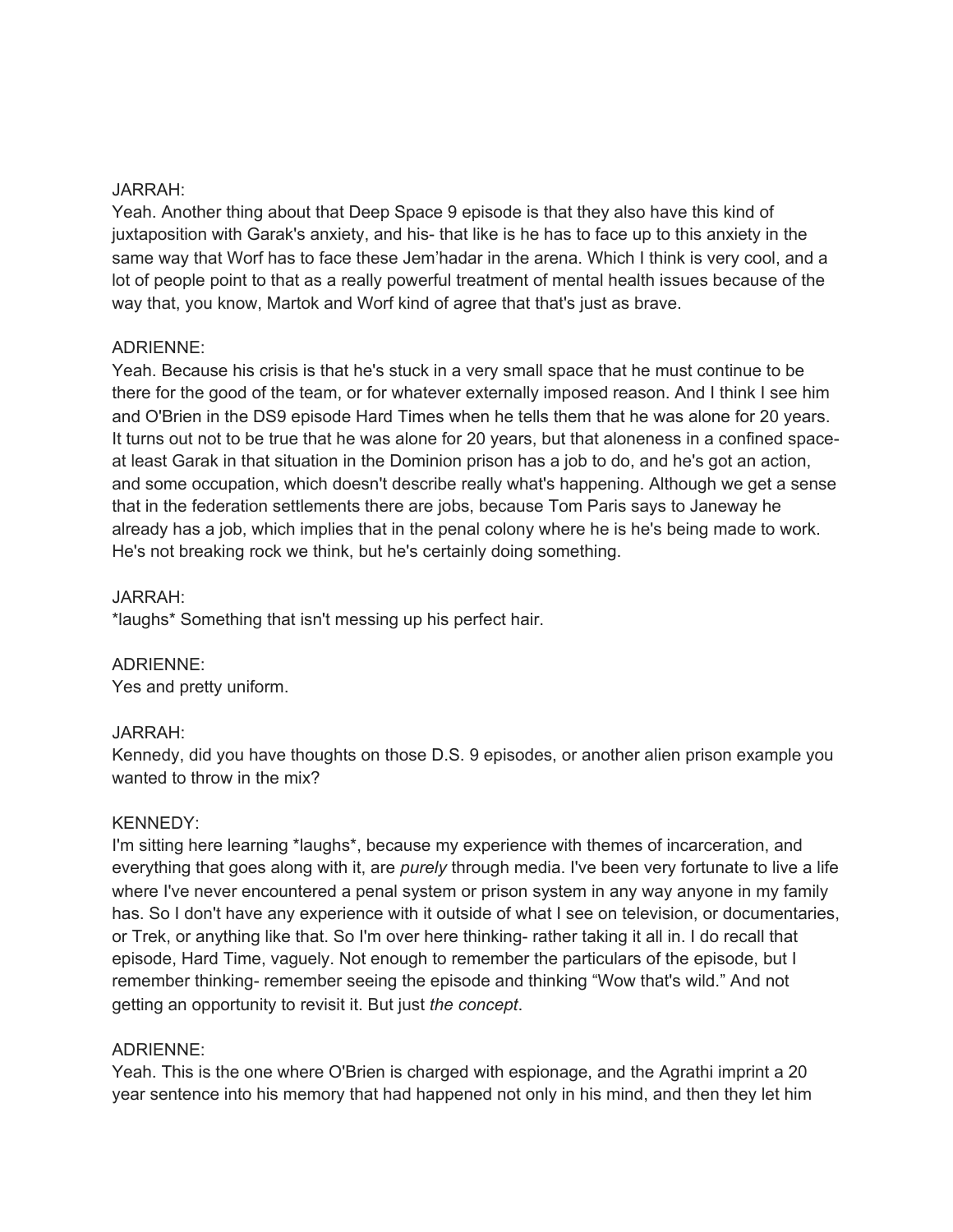go. And he goes back to the station and he's absolutely broken. He's been starved for a lot of that time, and then we learn later that he murdered his cellmate, and has to live with this. And it's all happened just with an implant, in the same way that I think the role of false memory in the Trek universe is something that we should talk about for a whole other episode.

#### KENNEDY:

Yeah absolutely. Because there's so many episodes where that comes into play. Parasites infecting Vulcans and making them think things happen that didn't happen.

## ADRIENNE:

The game making everybody stoned. Yeah.

## KENNEDY:

Yeah.

## JARRAH:

Troi thinking Riker's trying to have sex with her but at some creepy alien telepath.

## KENNEDY:

But just the idea of- because on paper for someone who *has* committed some type of crime. Right? If it's a violent act against another individual, I'm thinking more in terms of punishable acts in *that* way. Not necessarily terms of property or you know laundering monetary elements or anything like that, I'm thinking terms of strictly interpersonal relationships, to implant a 20 year sentence in someone and then send them on their way, and that individual has murdered someone or you know committed some type of sexually violent act or something to that extent. I think, and this is just me without any real you know foothold in the genre so to speak in that regard, I feel like it's a really good idea. Now it turns crappy when someone is innocent right? Or when that crime is a matter of opinion. But you know, in those cases particularly when it comes to O'Brien him having *not done* what they thought he was. He wasn't committing espionage. He was just there. Obviously it's not fair in that regard, because he didn't deserve that type of sentence. But for someone who has taken an assault rifle into a crowd of people because they have political affiliations, then absolutely that kid needs to download a 20 year sentence, because that will ultimately change him, and if not that it's time to revisit it.

#### ADRIENNE:

Doesn't that also mean that everybody who's on Chakotay ship, who are rebels against the Federation, should experience this? I mean, I think the disproportionate nature of the punishment is something noteworthy, but also the arbitrariness. Because so many horrifically wrong and immoral things go unpunished. For example the Kalon who are holding Kes, and Janeway buys her back with water. What's her crime? Why is she being held? I mean, she's just like- and there's no real punishment for this?

#### JARRAH: She's a two year old.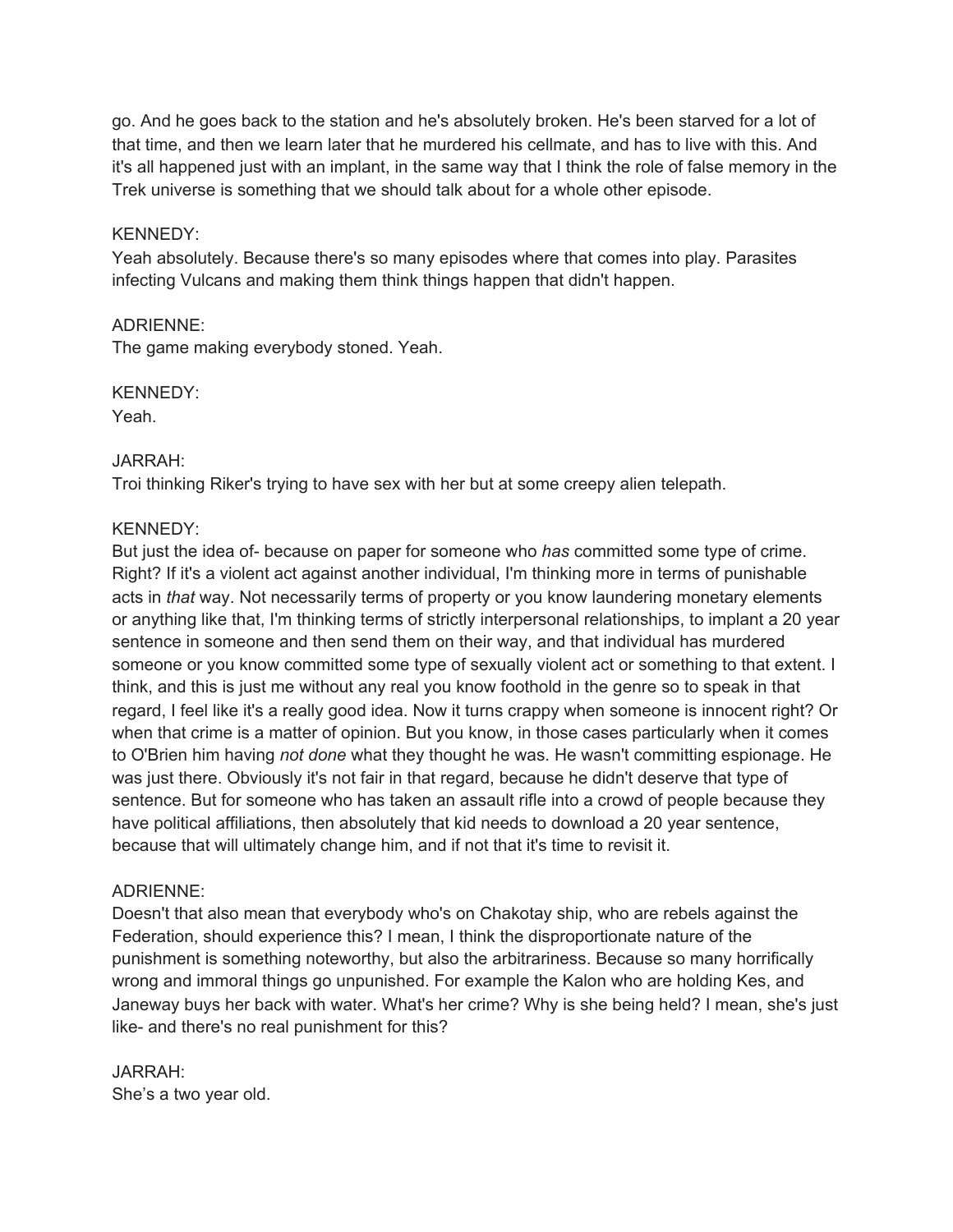#### ADRIENNE:

Yeah. Yeah I mean, she's clearly being abused. We see that she's got bruises on her face when we first meet her. Then she eventually comes to find the whole \*laughs\* physical realm to be too much prison for her and she escapes to be a super being. But the fact that this terrible thing has happened and there's no consequence brings the whole penal system into doubt, in Trek and also in our world I would say. And I think O'Brien probably did commit treason; he was asking questions about a piece of technology and they thought that he went too far. That can count. Wesley did step on the fresh plants.

#### JARRAH:

\*disappointed\* Wesley Wesley Wesley.

#### KENNEDY:

Wasn't his fault! He was just playing. \*all make sympathetic noises\* Wesley never got a chance to be a child. Like the one chance he gets to run around with people his own age, he somehow commits \*laughs\* some type of crime and is now an international incident. It's like "Poor Wesley!" I'm an advocate for Wesley. I know that's a whole \*Jarrah jokingly groans\* other ball of wax.

JARRAH: Oh yeah. No, I'm just kidding.

ADRIENNE: But he *did* something.

#### JARRAH:

But I think that a couple of things that the episode Hard Time does really well is, first of all we talk a lot about how Star Trek doesn't do a good job talking about trauma and recovery because up until recently everything had to be resolved in the episode. The reason this works is because like 20 years passes in an instant. So you don't- like even though it is kind of more or less resolved in the episode, you do see like the fallout of this trauma and the way that Miles's crewmates help him. And, you know, try to to make sure that he's taking care of his mental health. You see the effect on his family relationships. So I think it works really well from that perspective. And I also think it does a good job of questioning the idea about whether severe punishments do result in rehabilitation, because that's kind of this like underlying assumption in a lot of our system today, is that the person will hopefully not do it again once they get out. But in fact he's become worse, because he's undergone this horrible trauma, and isolation, and basically like starvation and such. And even though it's in his head, the impact is very real and no one ever says "Well it didn't really happen. Just forget about it." Like everyone takes that as very fair.

#### ADRIENNE: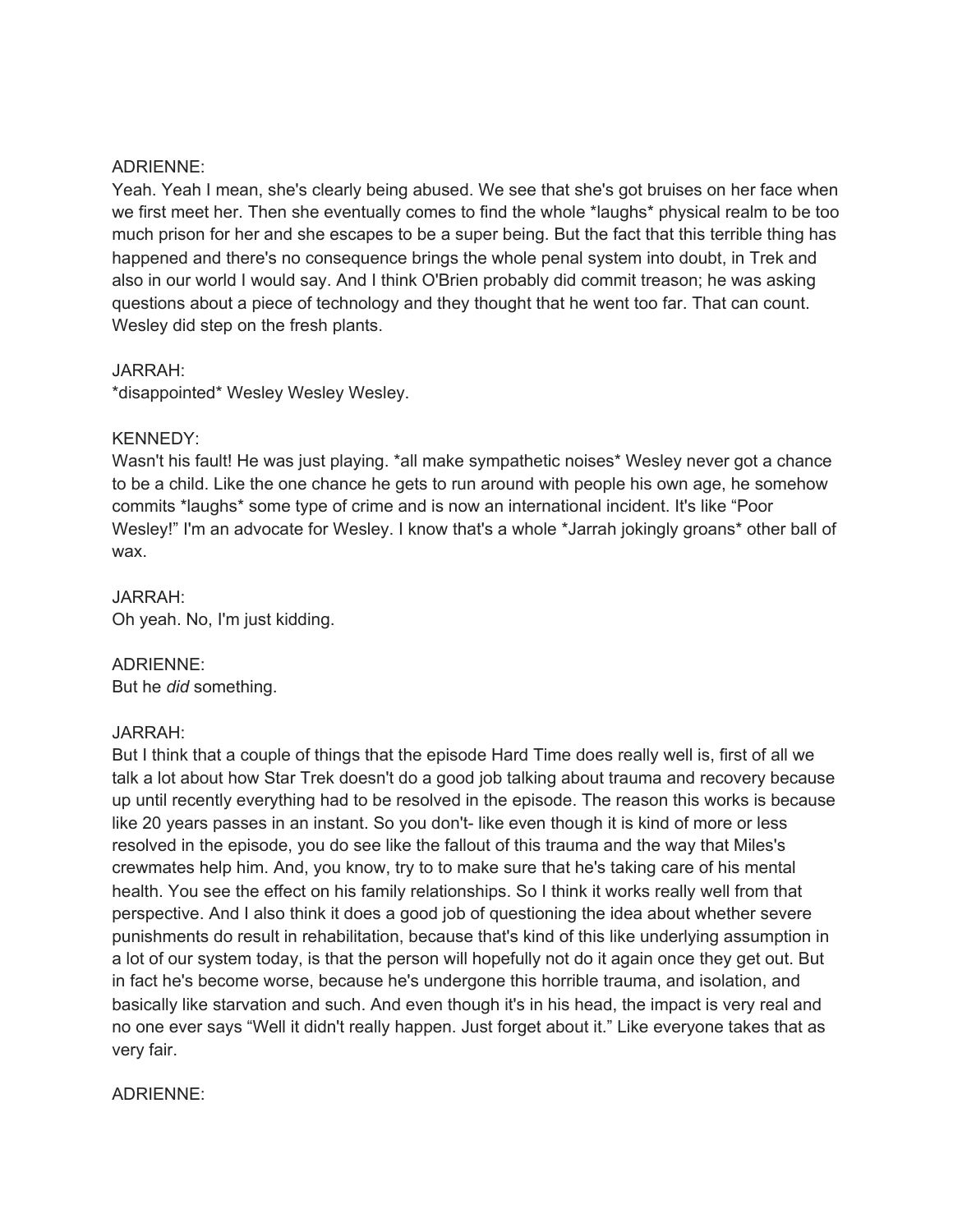I think that's an interesting contrast to the way Next Generation deals with Picard's trauma. First of all after he's really interrogated and tortured at length by Romulans, but also after the Borg. KENNEDY:

You mean the Cardassians?

#### ADRIENNE:

Sorry, the Cardassian. Yes. And that after he's tortured and implanted by the Borg and he's got this like clear bleeding trauma with him. It's somewhat unconvincing because it goes away when he needs to do stuff. But I think we see that outside of the realm of- I he's a prisoner of war in both of those cases. He's captured *because of* who he is, and the underlying crime is just his existing. Which I think is interesting in establishing how arbitrary a lot of this punishment or trauma or torture is. Again, in the Trek universe, but also in ours. And I'll be really clear for listeners who don't know me, \*laughs\* I'm really strongly in favor of decarceration and closing prisons. Mostly because of the problem between what is lawful and what is unlawful, and what is moral and what is immoral, and many immoral things are lawful. And that's a problem when we leave the state to punish people for behaving badly, but also for thinking badly. And that transgression of thought is something I think they play with very well. I think about when B'Elanna's too violent so aliens don't know what to do with her, because they've never had prison before, and she's thinking wrong. And that's a hallmark of real world legal systems, is that we don't punish people for thinking wrong. We punish people for doing wrong and for wanting to do wrong. There's two aspects of criminal law. "You did it" and "You did it with a guilty mind." But that's not so in this universe, or at least it's inconsistent across races and across galaxies and sectors for sure.

#### KENNEDY:

Yeah. Because overall, I feel like the disproportionate \*pause\* ness. \*laughs\* That's a word now. The disproportionate-ness of the punishment to the crime, I imagine, served *initially* to act as a reminder or-

#### ADRIENNE:

A deterrent. Yeah.

#### KENNEDY:

Yeah. "Here's what can happen if you do this thing so don't do this thing." But when people do the thing and then that thing happens to them and then their time is served or they're released for whatever reason parole, you know, what have you, as you said, they're still irrevocably damaged from that experience. So the problem isn't inherently *how* we're punishing people. It's how we are structuring our society around the issues. Right? I think it's a little extreme to be punishing people for how they think. *But* there needs to be a consensus on what is morally acceptable and not just what's *socially* acceptable, because people can be social with each other and not share the same morals and everything still be civil. But the two are not exclusive in that way. So when I think about, you know, Miles being brain incarcerated for 20 years, when I think about Rura Pente, when I think about, you know, Tom being in the brig for 30 days, when I think about Michael Burnham being incarcerated- who I am like all about- not- I- \*frusterated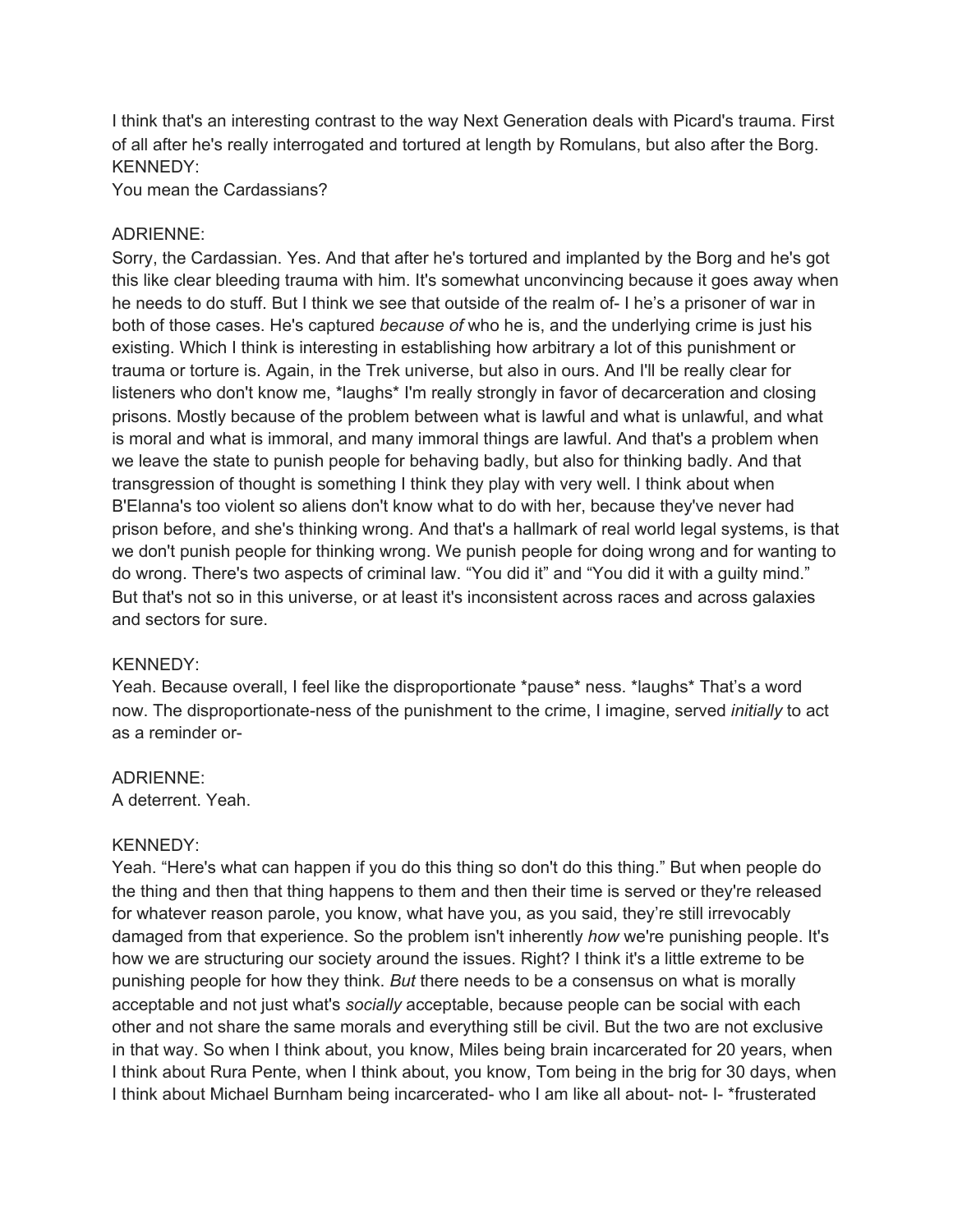sound\* the biggest- Don't get me started. I did not feel that she should have been imprisoned, locked away, labeled in the way that she did. I straight up believe that she had that book thrown at her that way *because* she was the first quote unquote mutineer. Like, OK great. She assaulted her captain. But did she actually carry out the thing that she wanted to do? No. So what crime was committed outside of that? Has she done anything else beforehand? No. So throwing her into a penal system for a billion years for her first offense is inherently disproportionate.

#### ADRIENNE:

Yeah, but the outcome for her, like Tom Paris, these are prisoners who are labeled as prisoners, who in another time and under different local planetary governments would possibly have been branded for what they did. They get promoted in the field and essentially granted a total amnesty. Michael becomes a really important member of the crew. Tom Paris gets to leave his penal colony and serve on Voyager, and I think this reminds us that everything the federation does is fundamentally military and its frontier law. It's inconsistent, it's arbitrary, and it's cruel because that's what's required at the edge of civilization where your military is. I think in the beginning particularly of Next Generation, and we see them in this beautiful sunny garbage-less ship, which is such- so different than things that we see on Battlestar, or Expanse, or Red Dwarf when it's a filthy garbage truck flying through space. These are impeccable spaces, and they lead us to believe that there's a kind of post-crime, post-money, post-poverty until we meet this outpost, and we meet these spaces, we meet refugees. We meet settlers who have not been able to colonize their planet. And we see the Federation really excited about delivering aid in those circumstances. But the way that it treats its criminals is still *Roman* or is still 19th century. So there's a new admiral, he's in charge of the Enterprise. Picard's been captured with a landing team, Worf and the doctor get out, but Picard is held and tortured. This is the episode when they're trying to tell him if there's four or five lights. And Riker keeps talking about the Seldonis Convention, which protects prisoners of war, and that this legal document will somehow mitigate the worst that the Cardassians can throw at Picard. I mean, it feels like a hollow document. Because they just say like "It doesn't apply unless you admit that we're at war. This Convention doesn't apply, doesn't protect him. He's a spy and we can treat him like we want." That is how many nation states deal with human rights instruments internationally. There is a Geneva Convention that deals with how prisoners of war should be treated, but that doesn't mean that anybody applies it. And in terms of like Guantanamo Bay prisoners didn't get the benefit of the Geneva Convention because they were non-party combatants, and unless the nation claims them in the same situation that the federation is disavowing the fact that the Picard is gone to break into this facility, he's lured there on purpose, but he trespasses on this space. Again, it makes the law really arbitrary. I think also about how there are just no rules that apply to Captain Kirk. Like, he does whatever he wants \*all laugh\* whenever he wants, and the episode wraps up neatly and they sail away in nineteen sixties hetero normative patriarchy is imposed across the galaxy with a free rider that Kirk gets to sleep with all the aliens and then just gets just to warp out of there. I think later series do better at having some kind of accountability and are more careful discussion about the law, and I really like Michael Burnett's example because it sits in the middle between Kirk's recklessness and Next Generations really B.S. pretend enlightenment.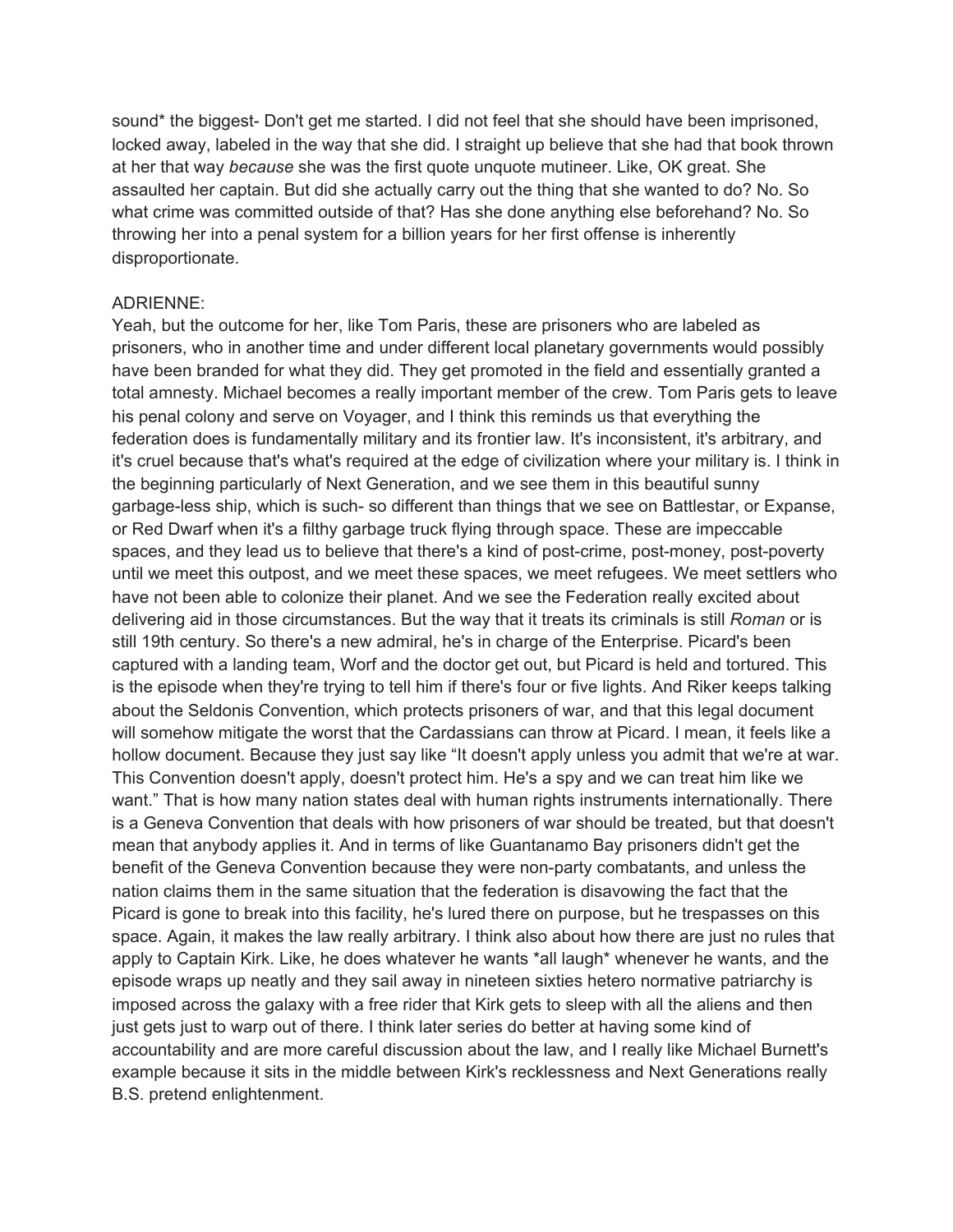#### JARRAH:

\*laughs\* I will say that I definitely agree that TNG has some problematic meta-narratives and especially the like "We go to other planets and tell them all what they should do" colonialism stuff. But I think that they are like- they send some of the strongest explicit messages about issues with incarceration, and I think Chain Of Command is one of those examples. I think you could argue that like, the way that the treaty that they're talking about doesn't work is like a fairly accurate reflection of the way that things don't work, like you were saying, in some of our international human rights law. But there's also that really, I think, important interpersonal dynamic between Picard and Gul Madred where he's- like Picard is basically ends up calling out Gul Madred, that he's basically like "You're a weak child, and you are doing this, and getting pleasure out of this sadism basically because you're trying to make yourself feel like a bigger man." And I think that that is a really powerful moment in that episode that speaks to a lot of different- like a lot of different issues we could talk about, in addition to the straight up like psychology of the people who enforce a carceral system.

#### ADRIENNE:

It troubles me for the same reasons that I think you're pointing to it. Because it's that aspirational Federation statement about truth and justice around the galaxy from a man who's not wearing any pants, who's been kept like a dog, and who is psychologically broken in a fundamentally unjust way because we're meant to not see him as an invading terrorist, being a spy. We believe it's unfair that he's been lured there, and then watching him be tortured is very horrible. They implant him with a pain device that hurts him and hurts him and hurts him. And I feel like all you can say back is-

#### KENNEDY:

\*in a dead-on Picard voice\* "There are four lights!\*all laugh\* Four! One, two, three, four!"

#### ADRIENNE:

Yeah. What I *do* like about that episode is how Picard and Gul Madred are- have this, solidarity is not the word, but a fellowship. In that they're both participating in this process. And they have some quite pleasant conversations when he's not being tortured. Which really *get to the point* which is how he comes to hear that his torturer has also been suffering, and has suffered in similar ways, and has learned to fight and be fierce. And I think that rejection of violent bullying masculinity is something the federation tells itself that it does. But it doesn't always do that.

#### JARRAH:

Yeah. I think that's fair, but I think that like the fact that there are those messages there is valuable, because it gives something to build on. And like a point that you can raise about like "Hey, this wasn't consistent."

#### KENNEDY: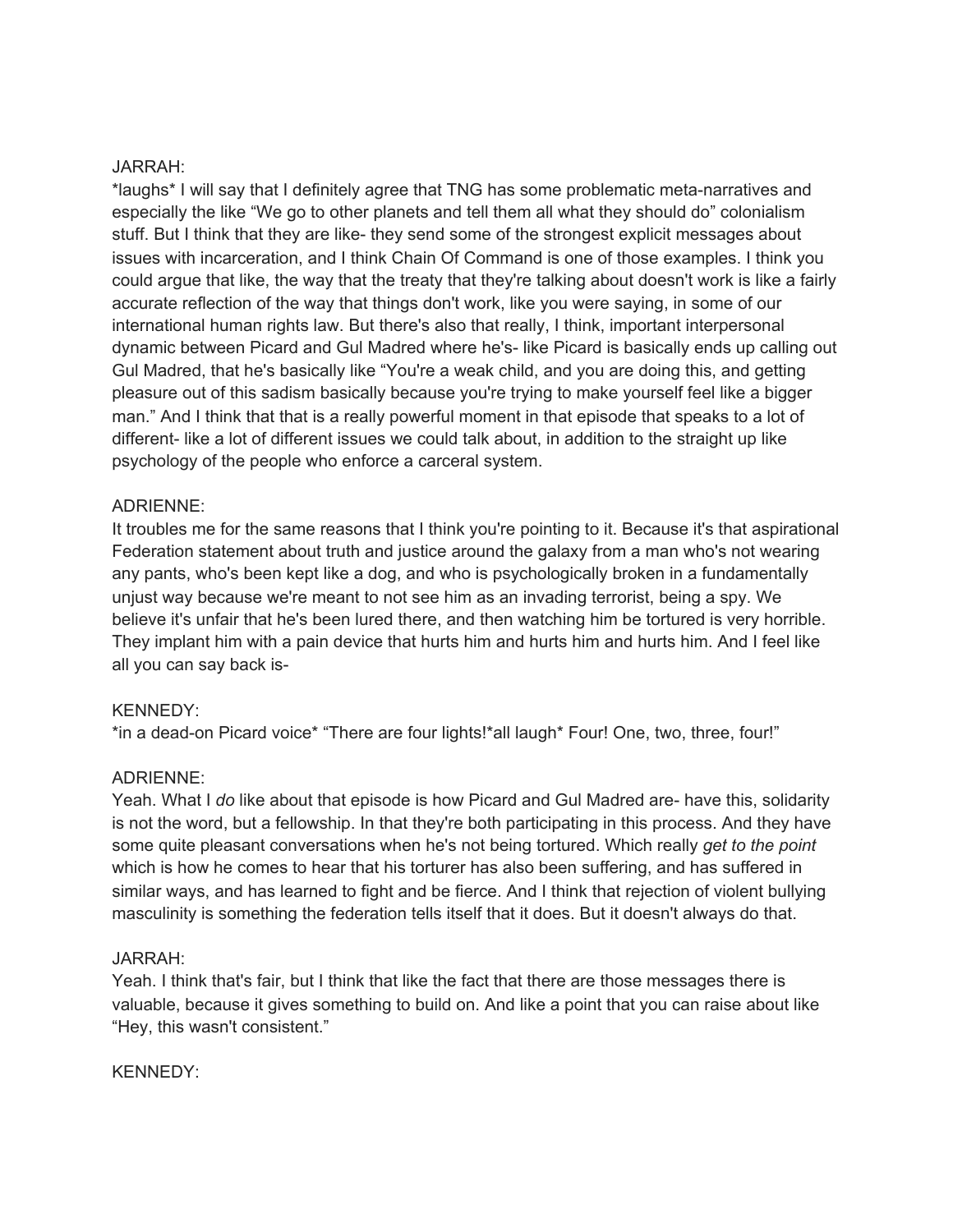Yeah. But it's also- and this is a very selfish point of view. As much as I love Picard and, you know, obviously he didn't deserve to be tortured in that way and, you know, forever four lights. *Because* Kirk constantly got away with things, because so many white-cis-het men get away with *everything,* even though Picard didn't deserve it, there was a piece of me that was like "Well finally we see something." You know? And that is probably a product of living in a society where, you know, justice for folks who look like me doesn't happen as rampantly, and usually at the hands of people who look like Picard. So I can admit that that's coming from a very prejudiced place. But it also fuels my anger around Michael Burnham's imprisonment. Because Kirk got away with everything! Tom did the same- Tom probably did worse, and is on a penal colony but-

#### ADRIENNE:

Oh, they're so similar those two.\*laughs\*

#### KENNEDY:

And I'm just like "How is it that these two white men get to do bad things, get a slap on the wrist, and keep it pushin?" They both got demoted. They did their time and then, you know, got back to business. Meanwhile Michael Burnham is like a scapegoat. Like her name is a slur as far as Starfleet is concerned. And it's like "Hold up! What you're failing to realize is that she only had to go that way because no one was listening to her." Surprise surprise no one wanted to listen to a black woman. Had they listened, who knows how different that encounter with the Klingons would have been? We'll never know. Because they didn't listen to her and they forced her hand. So when it comes to things it's- I don't know. I just felt- that's how I feel.

#### ADRIENNE:

I share your outrage, and I think \*Kennedy laughs\* you see it projected onto other races. I mean, Burnham is human and relatable to us, but they treat Klingons badly because they're Klingons. Particularly in the more legacy views into this universe, and the way that these groups are racialized is something we can't escape. And I think the point you raise is really interesting for the case of making a lobbying arbitrary, because it applies differently depending on who you are. And that's not *just*.

#### JARRAH:

Yeah. And I would definitely recommend listeners checking out Angela Davis's very short but succinct and smart Are Prisons Obsolete? And she talks about how Hollywood has made us think that prisons are just like a de facto institution, that *must* happen. They are permanent, and they will always work the way that they work. And deconstructs that a little bit, and talks about how prisons are essentially a racist institution. And where I'm going with that is that Star Trek, in theory, has- like in the federation universe has overcome a lot of issues that are what are considered social factors in criminality or incarceration in our society today. Like poverty, and class, and racism, and those types of things. Addictions. We have to talk about asylums in the Federation. But I think a bit of the result of that is that I didn't really see an example of Star Trek being able to shine a light in a clear way on how prisons function as a racist system. Like,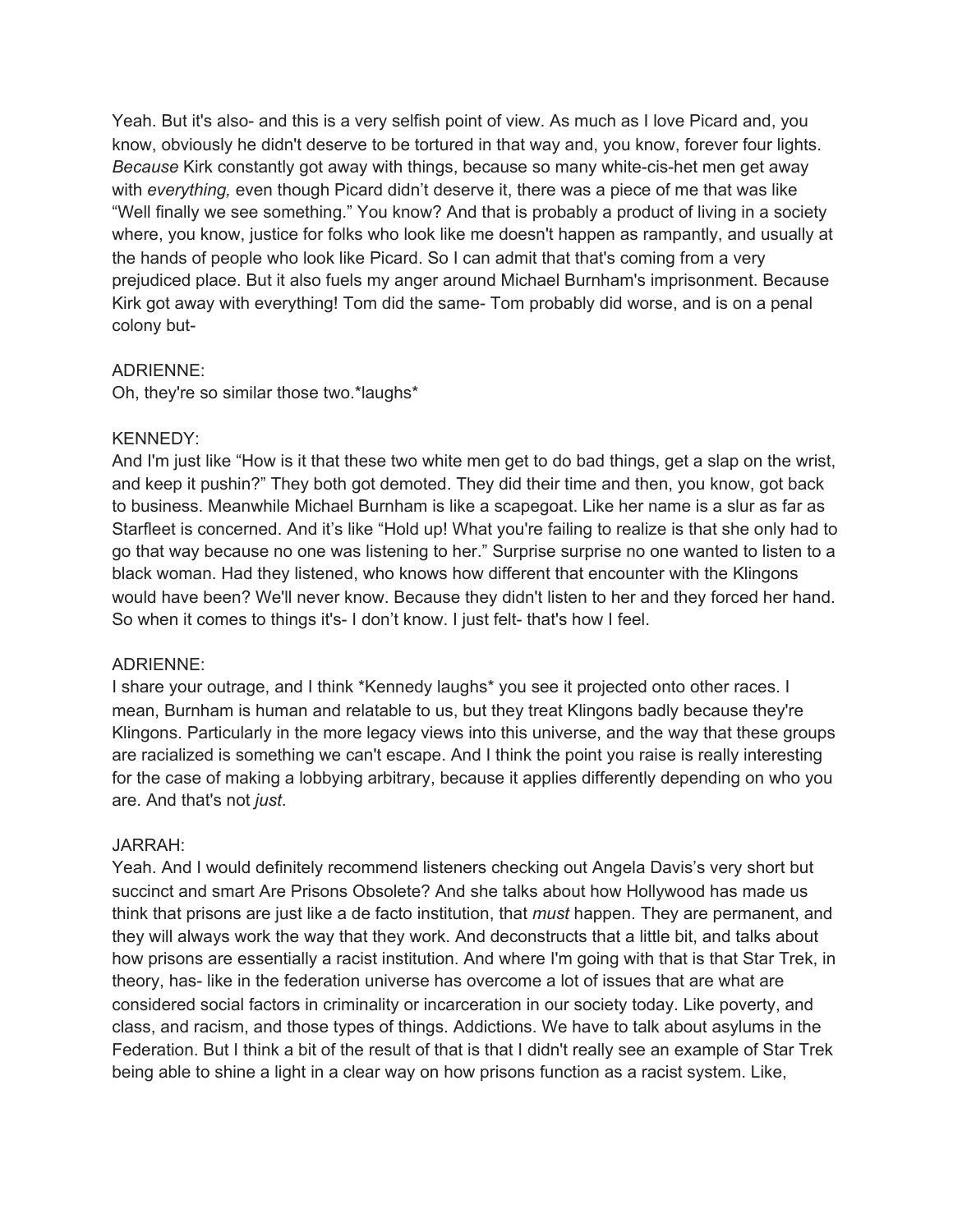they're very much- they're mostly seem to be kind of divorced from that except for in the cases where aliens are imprisoning humans and being mean to them.

## ADRIENNE:

What about the Borg when we all become raceless? \*Jarrah laughs\* And gender-less, and everything-less.

## KENNEDY:

Call Janeway \*laughs\* because she's *got it*. \*all laugh\* Call Janeway. Oh, you've got a Borg problem? Call Janeway, because Picard couldn't do it. Justsayin.com. \*all laugh\*

## JARRAH:

Well, another TNG episode that I definitely wanted to talk about, that I think has a similar issue where it's definitely a little bit hypocritical if you take a look at the rest of the series, but I think overall is there's a lot that I really like about it on its own is The Hunted. Which is the one where they have the super soldier guy who escapes his moon colony prison, and he's on the Enterprise D and they're just delivering him back to his planet on the say-so that he's this super dangerous criminal, and they're gonna turn him back in to jumpsuit mustache James Cromwell. But Troi basically gets him to actually open up about his story and realizes that he's dealing with this trauma from being made into a super soldier and forced to kill people. And so this is like a crossover, because it touches on the Federation system because he's held in the brig. And he assaults a whole bunch of Enterprise crewmembers-

## ADRIENNE:

Red Shirts though.

#### JARRAH:

\*laughs\* Yes. It's really notable that- I think first of all there's an excellent line that Picard has where he's talking to James Cromwell where he says- because James Cromwell is like "It's like they have their own moon, and they have everything they could possibly want" and he goes \*Picard voice\* "Prime minister, even the most comfortable prison is still a prison." And so it gets at that idea that like maybe- but that said, like we said the Federation has prisons too. So he's lecturing the guy on the thing that the Federation does, which is have comfortable prisons. But again, the ideal is important.

#### ADRIENNE:

Well, and to think about the starship itself as a metaphor for compelled labor. And we think about people- like sure, Kes and Neelix want to join, but there is an uncomfortable underlying of conscription in a lot of these series that sort of fizzles around the edges in the same way that prisons do, in the same way that psychological torture does. And people not wanting to be there, and people trying to rebel *against* the Federation. We don't get very often to hear from them. And I think the first place that happens is when we start to meet Chakotay in the beginning, and his crew, and you're like "Oh yeah, you're not down with the Federation at all."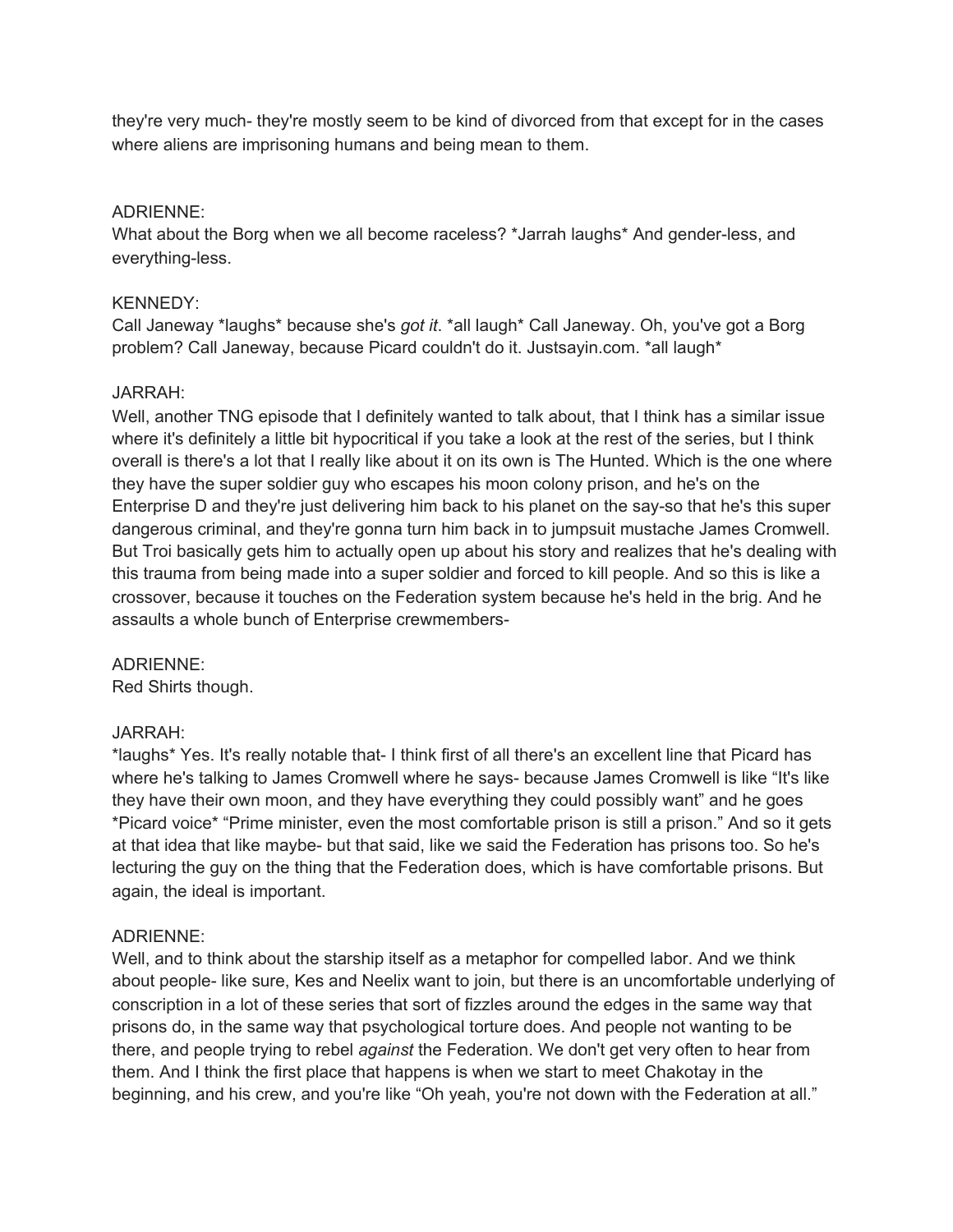But their likeability helps us to see their cause, and to see the fact that they would surely be imprisoned were they to magically blast home to Earth tomorrow to feel very unjust.

## JARRAH:

Mm hmm. Well and Voyager I mean, they end up having people there that clearly like, you know, there's some- like the people we meet in The Good Shepherd that if they had been in the Alpha Quadrant a hundred percent would have transferred elsewhere or quit Starfleet maybe. But they don't have those options, so there's definitely a lot more of a sense of like people compulsorily being there then like for- I think Deep Space 9 has maybe the least of that. Because you see people pursuing other options.

## ADRIENNE:

And it's less military, even though it's a Cardassian station and we see these visual cues of its militarism whenever we look around. We also, in places like Miles and Keikos quarters, where things are decorated in a vernacular way. I was wondering how they could make space more isolated and more of a final frontier before Voyager, and then that they sent this woman who- I mean her dog is having puppies for heaven's sake! And then she's gone for years, maybe forever, with only the hope of these random wormholes, which are I think also metaphors for ways we could get out of the law. Just a Kirk shaped wormhole that would be generally available, to mute the law for people.

## JARRAH:

\*laughs\* That's awesome. But it- just back to The Hunted for a minute. I think it gets at that idea about how like a militaristic culture can mess you up, and can actually create these problems that you're supposedly trying to solve. Though as much as it is a little bit of a double standard it is still kind of a neat example in the Trek canon. And then Picard just like, helps these dudes carry out an armed rebellion to get the society to take them back. But basically they just keep being like "Well, you made this problem and you didn't even try to help them." So there's like a bit of a kind of like, you know, outright just connected with like treatment of veterans. Anyway, I just- I like that episode as an example that even though the Federation isn't totally living the ideals it's preaching in that episode, I like what they're saying.

#### ADRIENNE:

Yeah. I like that moment like I like the moment when Q shows Picard that the Federation had a time when it controlled its soldiers with drugs. And Q Is there wearing heavy armor. We like to think about the Kalon, and the Cardassians, and before them the Romulans, and the Klingons as hyper military and that the federation is some sort of non-military civil source and civil government when it's not. The orders come from admirals they don't come from counselors. And- I don't know. The Federation's hypocrisy is really bothering me when we think about prison. \*Jarrah laughs\* I think that was the point.

#### KENNEDY: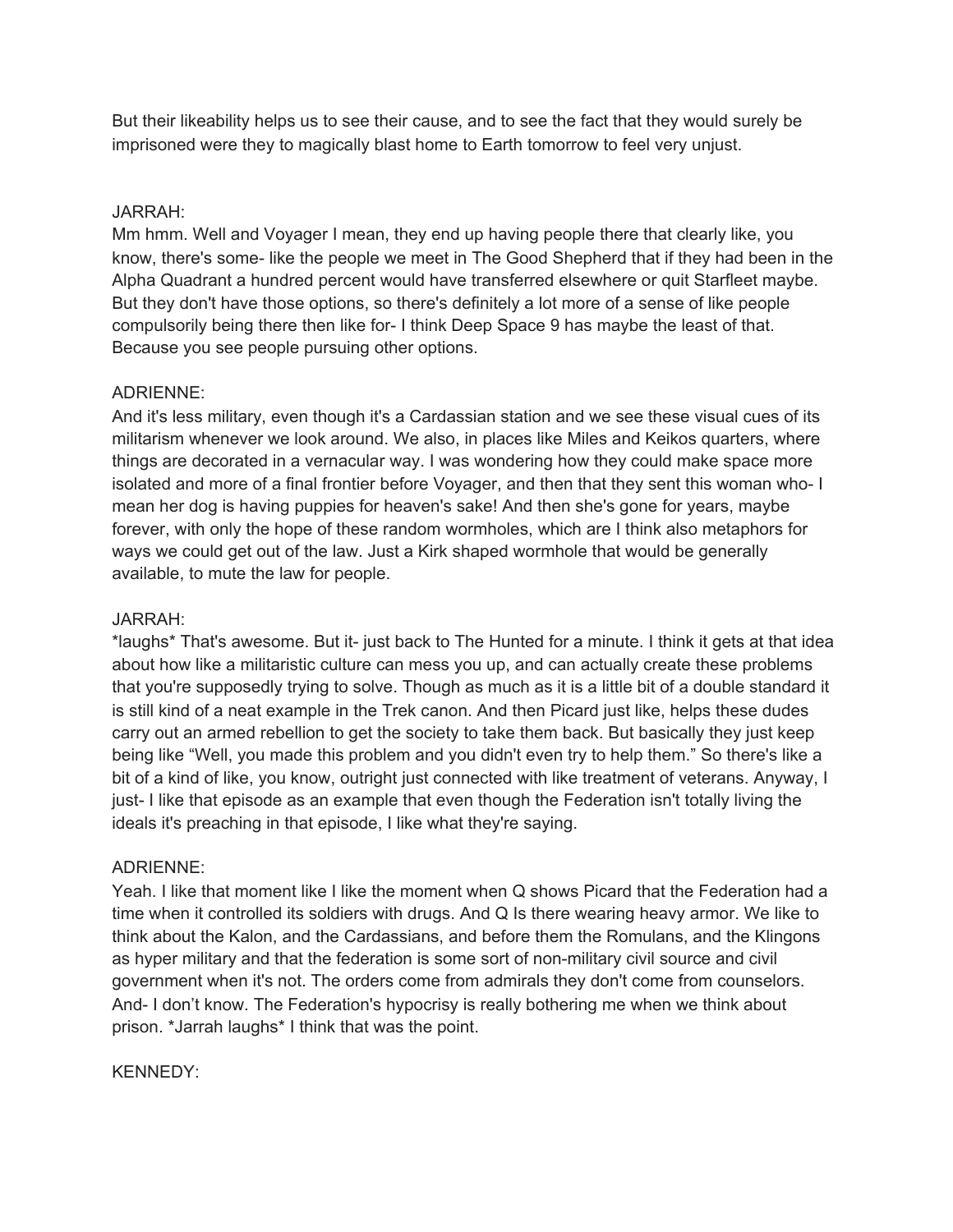I mean, the Federation and Starfleet in itself is totally hypocritical. Like "Boldly go where no one has gone before." But 90 percent of the planets they go to have got people on them.

## ADRIENNE:

Yeah. And you can join as long as you conform to these standards, and you can go to Starfleet Academy, \*pause\* and you're from Mars maybe. It's all like the whole heart of- the beating heart of the universe is San Francisco.

## JARRAH:

\*laughs\* Definitely. Well, shall we talk more about the Trek prison system? And I- we talked a little bit about the brig. But I do want to get your thoughts on 30 days. The one where Tom is sentenced to 30 days of quote unquote solitary confinement in the brig for helping lead an eco terrorist rebellion. Which is honestly the coolest that Paris has ever been.

## ADRIENNE:

\*laughs\* I feel like Paris and Harry Kim are constantly being imprisoned. \*Jarrah laughs\* I feel like it's such a common thread through that series. So let's start with the cell that Tom is in. He's by himself in a brightly lit cell, there's not a lot of stuff to play with. It's not like when Loki is in jail, when he's got stuff to do, and books and things to throw around. He's just in this sterile lighted cell. But it has a force field that will hurt him if he touches it. Like the way we imprison animals with electric fences. And partly that's so that we can see him and interact with him and it makes for good *show*. But there could be a solid wall instead. You know? They could put him in a box. But they put him in a *pretty* box, so that we forget he's in a box. And he's not chained to the wall or hoisted up anywhere uncomfortably. And the fact that he can't leave therefore seems so *civil*.

## JARRAH:

Yeah. And the beds look pretty uncomfortable. But let's be real, all the Star Trek beds look really uncomfortable. \*ADRIENNE laughs\*

#### KENNEDY:

Those sheets never look fun either. Everything looks like some weird airport lounge that is really- I mean maybe everything's climate control. Maybe it's a balmy 74 degrees just all the time and all you need is this little chintzy sheet. I don't know. I don't know.

## ADRIENNE:

Yeah. And when Janeway wakes up to have a conversation, I forget where she is but- oh I know! They've sent a message through the wormhole, and there's a Romulan science ship on the other side, and in the middle of the night she gets a call back from him, and she sits up and talks to him in her nightgown, which is like a really hot satin number. And not like long sleeve high neck thing that I would probably go to bed in if I was stuck in a distant universe. I think we see Picard wake up in his little satin shorts a couple of times. Troi's always wearing something satin-y. Like, do you have cotton in this universe?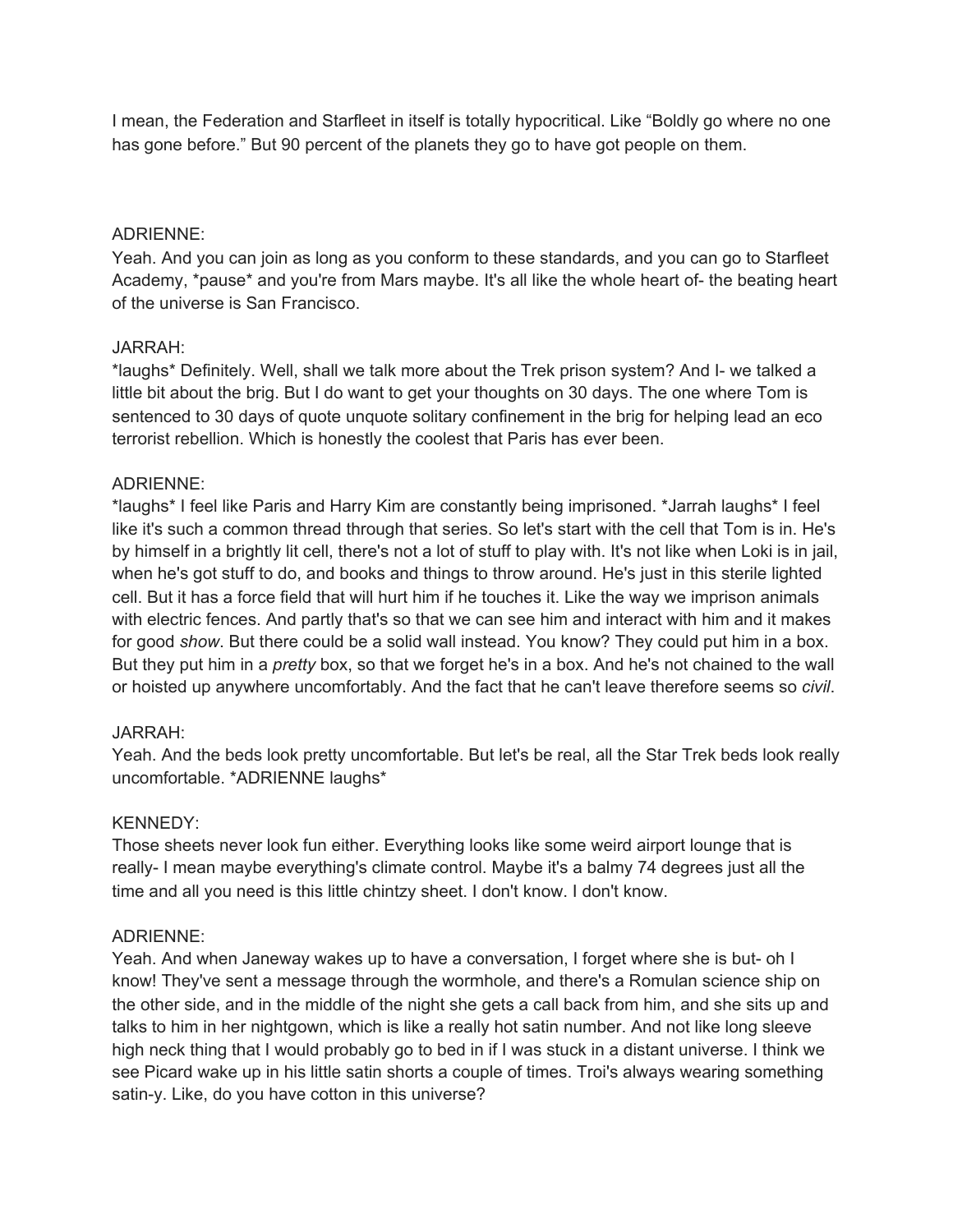#### KENNEDY: No!

#### ADRIENNE:

Because it seems like it's going to be a poly blend, or you're a planetary settler and you're wearing burlap.

JARRAH: That's *my* idea of prison.

ADRIENNE: And everybody's gonna go with the pantsuit in the boots.

# JARRAH:

Yeah.

## KENNEDY:

It's probably those uniforms. You know, they probably chafe because they're designed to withstand all types of climates and you know be aerodynamic and stuff.

## ADRIENNE:

But they're terrible at that! They're terrible! Like Season Five it's so uncomfortable to wear a uniform that they have to give Picard a suede jacket, because it's just chilly.

## JARRAH:

I loves me that suede jacket.

#### KENNEDY:

But that's what I'm saying! I'm saying their uniforms are probably so restrictive that they're like "You know what? My bed, my satin."

## ADRIENNE:

Fair. Fair.

## KENNEDY:

"Replicator, replicate me a satin nightie with lace in a ballet pink, thank you. Mid thigh. Appreciate ya. Lot's of cleave. Let's go. \*laughs\* It's just me here."

#### ADRIENNE:

We're not going to wear the onesie with the uniform back length, because when I bend down to shoot the bad guys or take a soil sample that's going to bite you.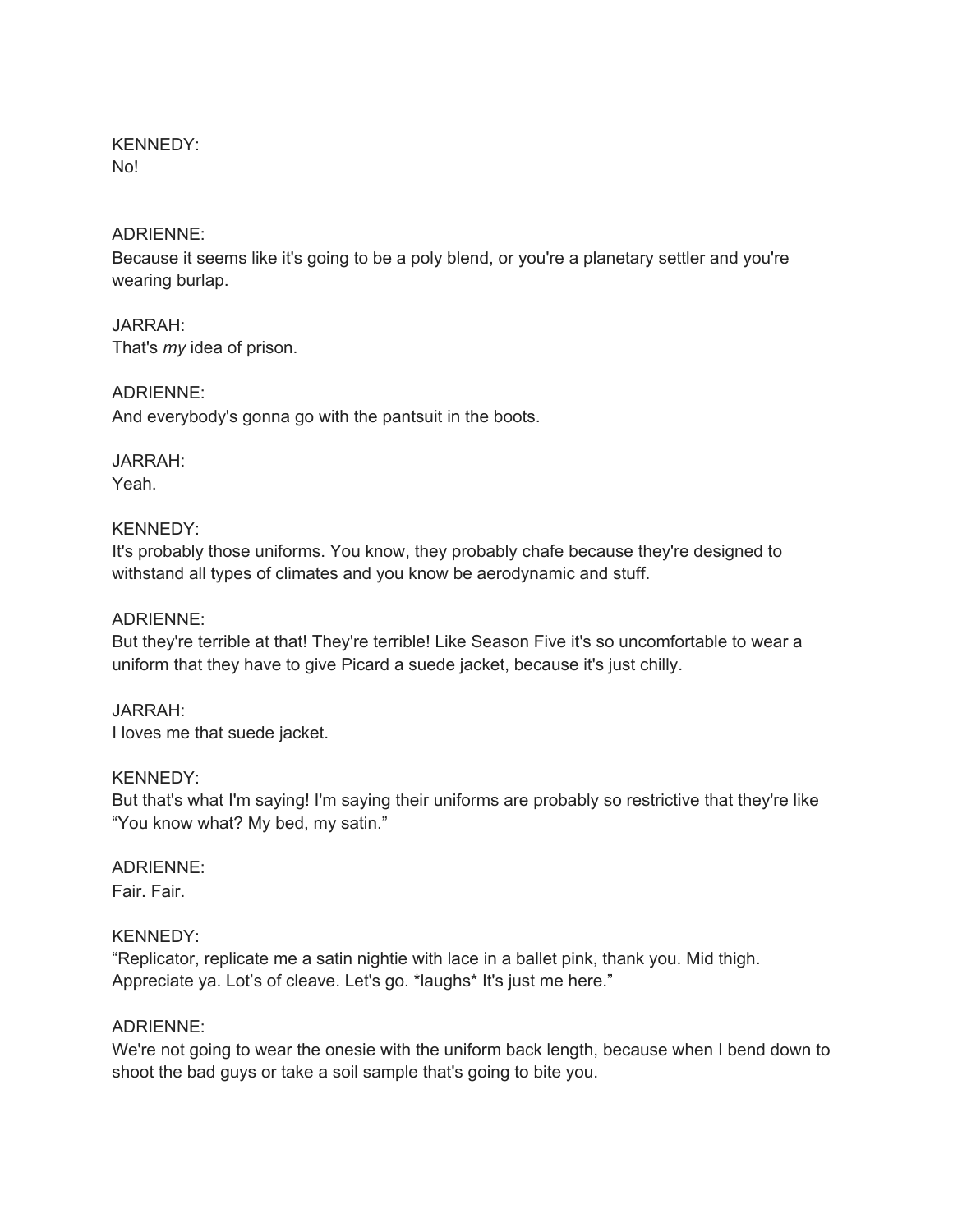#### KENNEDY:

Yes. Janeway was like "Listen you know, stranded me away from my man, I can't see my dog, I'm going to wear satin. And if I've got to talk to you at 3:00 a.m. guess what you get to see me in? Satin."

#### JARRAH:

Amazing. That actually, you know, maybe they just foresaw the pandemic and that, you know, by the 21st century no one's going to care what they look like on video calls?

#### ADRIENNE:

Fair! Yeah. We're just all going to be in our pajamas.

#### JARRAH:

But another weird fashion that is connected to a brig \*laughs\* issue is in the TNG Brig we see they have like drawer sinks?

# ADRIENNE:

Yeah!

#### JARRAH:

And because I was also wondering- I was like "Are there toilets?" Yeah. Because like you think about like what is in a normal like standard \*pause\* North American cell?

## ADRIENNE:

And how do you take the onesie off?

#### JARRAH:

Because they can't- like, can you make it partially opaque on the door, so that the person can't see you using the bathroom?

## ADRIENNE:

I doubt it.

#### KENNEDY:

In- it was five, it was Voyage Home, Spock Bones and Kirk were in the brig. And Spock says something wild and Kirk was like "I need to sit down" and it was the brig. So there was no seating. He pushed a button in the wall and the toilet popped out and he sat on that.

JARRAH: Oh, good memory!

KENNEDY: I just binged all of those last weekend. \*laughs\*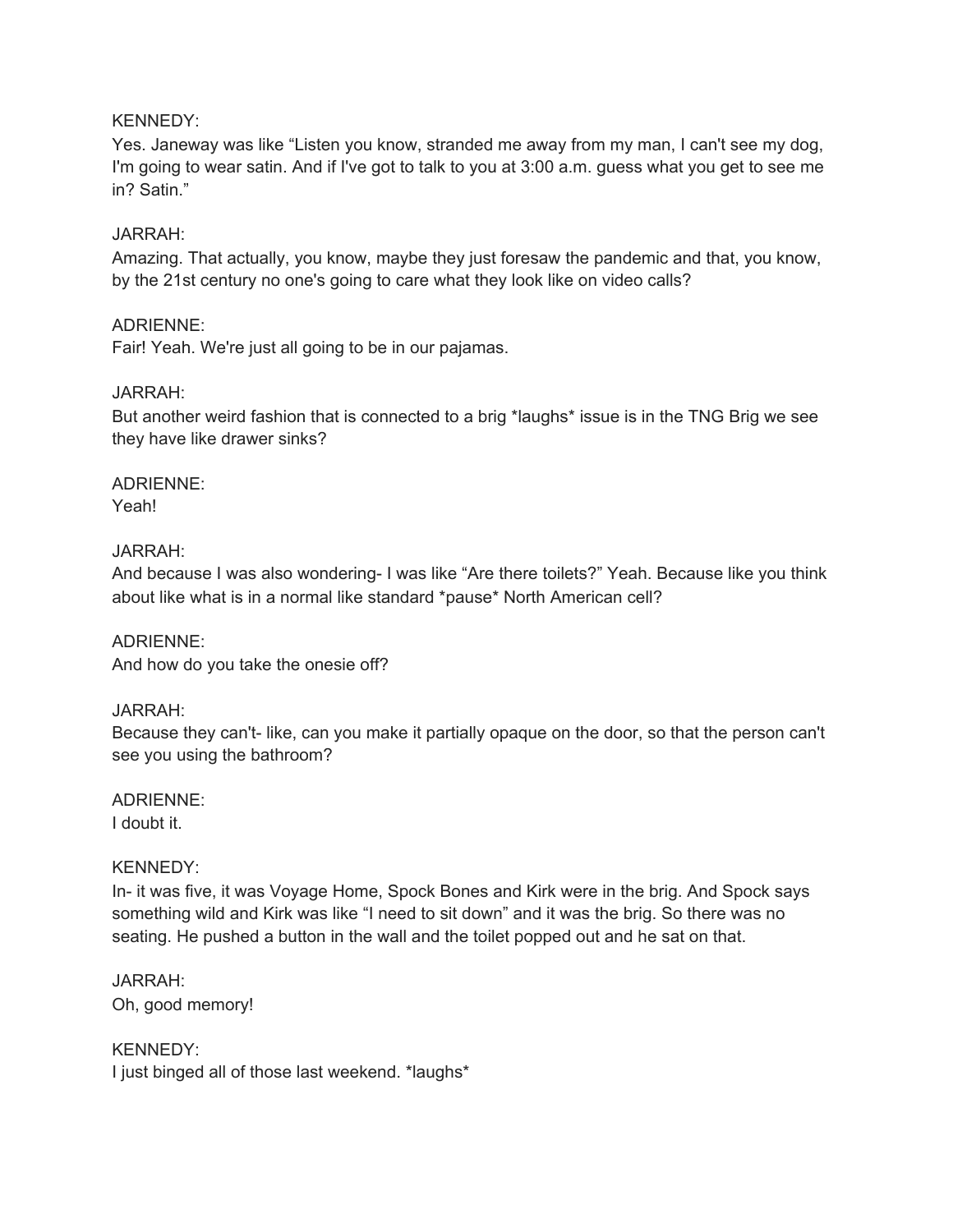ADRIENNE: Nice. \*Kennedy laughs\*

#### JARRAH:

Well they- I guess they weren't trying the toilet on TV. But that was definitely something I thought about, was just like basic-

KENNEDY: -hygiene? \*laughs\*

#### JARRAH:

Well like, comfort and you know like ability to fulfill your basic needs. And the other thing that I find really weird- OK so first of all, the very first episode of Star Trek is called *The Cage*. When they're in a cell, that also has a transparent like glass wall, and the people are coming and looking at them like an exhibit. And it's all about how incredibly dehumanizing it is to be in that cage. So, it is interesting that that comes back as like "This is how we do also jail." But then like, the fact that it's like "you're sentenced to 30 days of solitary confinement" and we do see him interact with some people, although it's like, you know, when you get your meal and when you see the doctor and no one is actually supposed to talk to you unnecessarily. But I get that that was like- I don't know ninety nine when that came out? And that maybe our discourse on solitary confinement as a form of punishment was not as developed as it is today. But like-

#### ADRIENNE:

Yeah, we hadn't recognized it as a form of torture.

JARRAH:

That's a serious effin' deal!

#### ADRIENNE:

Yeah. And people's mental health deteriorates horrifically. And they, quite reasonably, make attempts on their own lives.

#### JARRAH:

But it's just kind of almost like a bit of a- I don't know. It's hard for me to tell what the tone they're going for with that is. Because whenever we see Tom interact with people it's kind of joke-y. Like "*Come on* Doc" "*Come on* Neelix" "*Come on*." And so it is hard for you to actually see that it's a really devastating form of punishment, but it actually would be.

#### ADRIENNE:

Yeah, and horrifically disproportionate.

#### KENNEDY: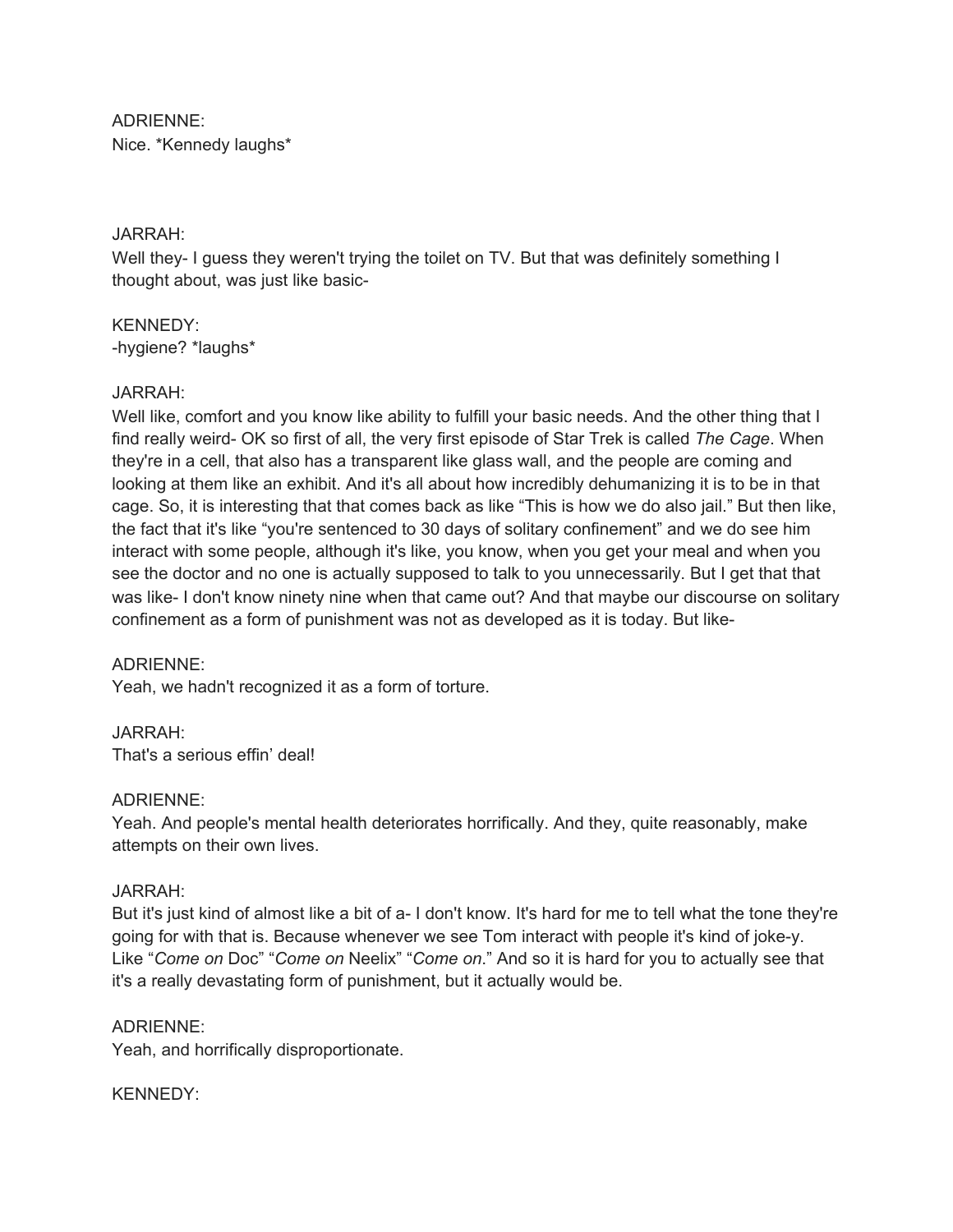But he also like- I don't know. I have a special place in my heart for Tom. But I feel like this dude- because Voyager came out when I was in that seventh grade or something? So you know pre-teen teen me was like "Oooh!" Him and Harry Kim, I was like "Oh my God babes!" \*ADRIENNE laughs\* But I feel a little annoyed by Tom, because this dude had already been serving time for something that he did. He gets an honorary rank on this ship. ADRIENNE:

A field promotion like Michael Burnham gets.

## KENNEDY:

Right, and then gets demoted.

#### JARRAH:

\*laughs\* Yeah, and then gets *re-promoted* over the guy of color.

## KENNEDY:

Right! And I don't- I just feel like it's a little disappointing. As cute as Robert Duncan McNeil is, it's a little annoying to see white male privilege persist to the 21st century. Because you're not going to sit here and tell me that Harry didn't deserve to get at least a half a pip! You couldn't give my man a half a pip? Not even half a pip? Seven years and he's not even like a *lieutenant* Lieutenant? Don't get me started.\*laughs\* I guess I'm imagining- and this is not at all to make excuses for the universe or anything like that, but I'm supposing that they assumed that most crime at this point had been eradicated because people commit crimes out of necessity. Right? If there is no more poverty, there's no more disease-

#### ADRIENNE:

No more sad crime, there's just bad crime.

## KENNEDY:

Right. And it's a little easier to be like "Oh OK. Well you are, you know, you're neurotypical you've been- if you're not neurotypical you know we've got therapy for that. We've got a hypo spray for that."

## ADRIENNE:

"Oh, a Doctor will wave a light over it."

#### KENNEDY:

Yeah, you know? As my niece Beckett Mariner says. But it does- and I'm not saying all this to excuse some of these examples of incarceration beyond you know a post scarcity situation like ours. It's just- thats the only thing I can think of. It's the only way I can justify them putting people in solitary confinement, in prison in any way like that. Because they assume that all the other reasons that you would commit a crime are no longer a reason anymore.

#### ADRIENNE:

But that rule only works if you're human. What about the tardigrade?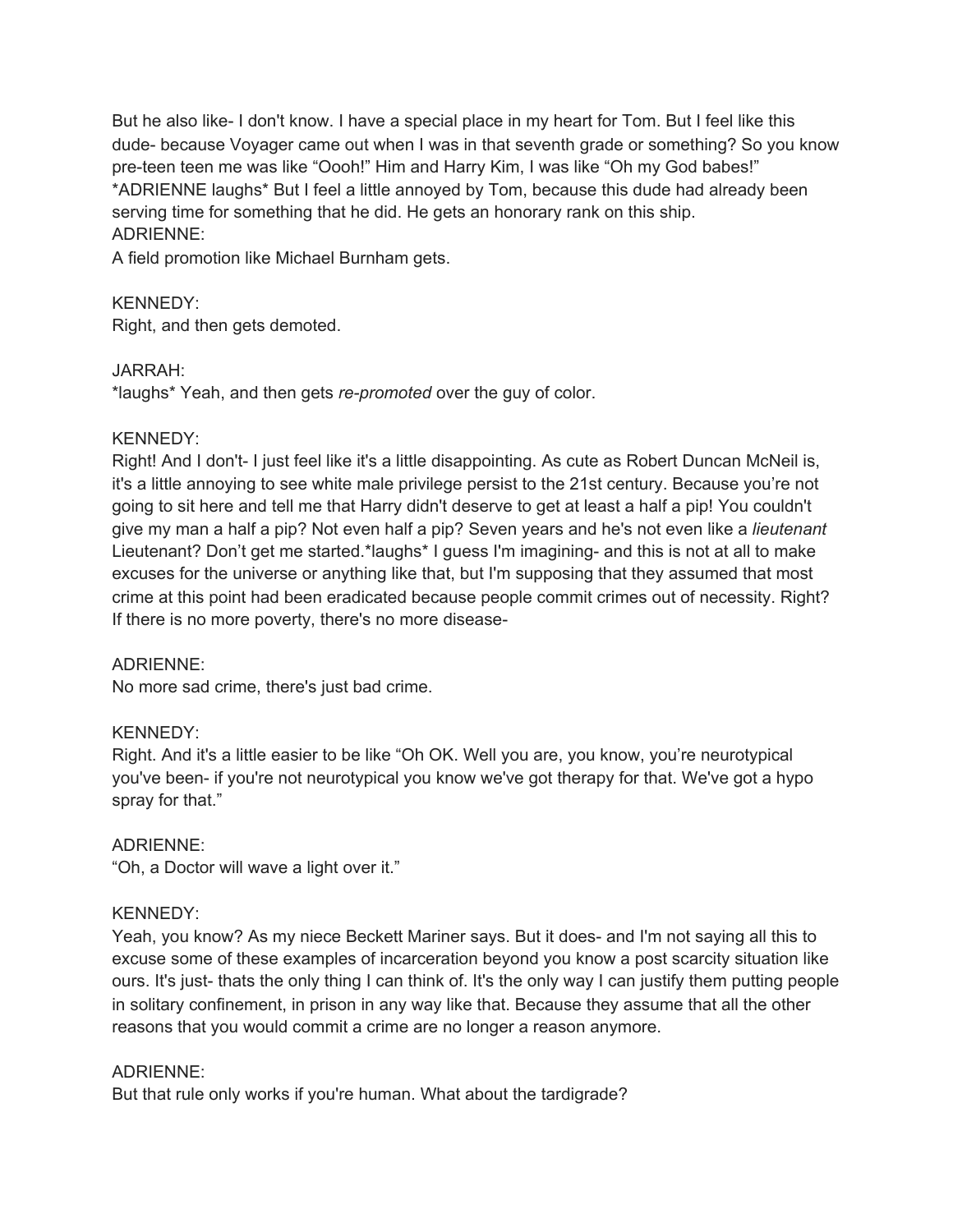KENNEDY: \*empathetically\* Oh my God!

#### ADRIENNE:

They heal the Horta, and decide that it's alive. And, you know, Bones puts some plaster on it and it's OK. But the tardigrade is alone, and held prisoner, and repeatedly tortured so that the ship can fly somewhere. And this is allowed because it's not human.

#### KENNEDY:

I feel like in that particular case- I mean not the original ship that the tardigrade came from, but Lorca's utilization of the tardigrade was because he's Terran and doesn't care about anybody but himself. But you're right. That organism should not have been utilized on that other ship. And I'm curious to see where Discovery is going to go now. Like, how are you- how do you move? How do you move the ship? How do you move the ship ethically? Morally? Looks like ya'll going to need another warp drive.

## JARRAH:

So another thing that I think we need to talk about is asylums. Which we see pretty much- well, OK. There is an example in Deep Space 9 where we see like Bashir's genetically engineered \*pause\* compatriots who are considered unable to function in society because one of them is like hypersexual and one of them doesn't talk a lot. So they get to be incarcerated. So that's- I have many serious issues with that episode, but that is maybe a subject for another time. But I wanted to particularly talk about the ones in the original series. And also note that it's in the original series in Errand Of Mercy when Kirk basically says to the Organians like "Oh, you don't want to- like, the Klingons are super barbaric because they're the ones that like torture their prisoners. In the federation we have these like lovely *penal colonies*. We have these super comfy prisons." But this is again an example where like- probably like the stated values for the time period that the show came out *were* probably super ahead of its time. The idea that you would try to be looking out for prisoners rights. And then the idea that you would be treating people with severe mental health issues with some form of compassion, definitely like notable for its time. But I watched Dagger Of The Mind and holy crap.

## ADRIENNE:

Yeah!

## JARRAH:

Like there's a lot that's super powerful about that episode, in like good and not good ways.

#### ADRIENNE:

There's some Nazi experimenting on the prisoners happening. It's horrific!

#### JARRAH: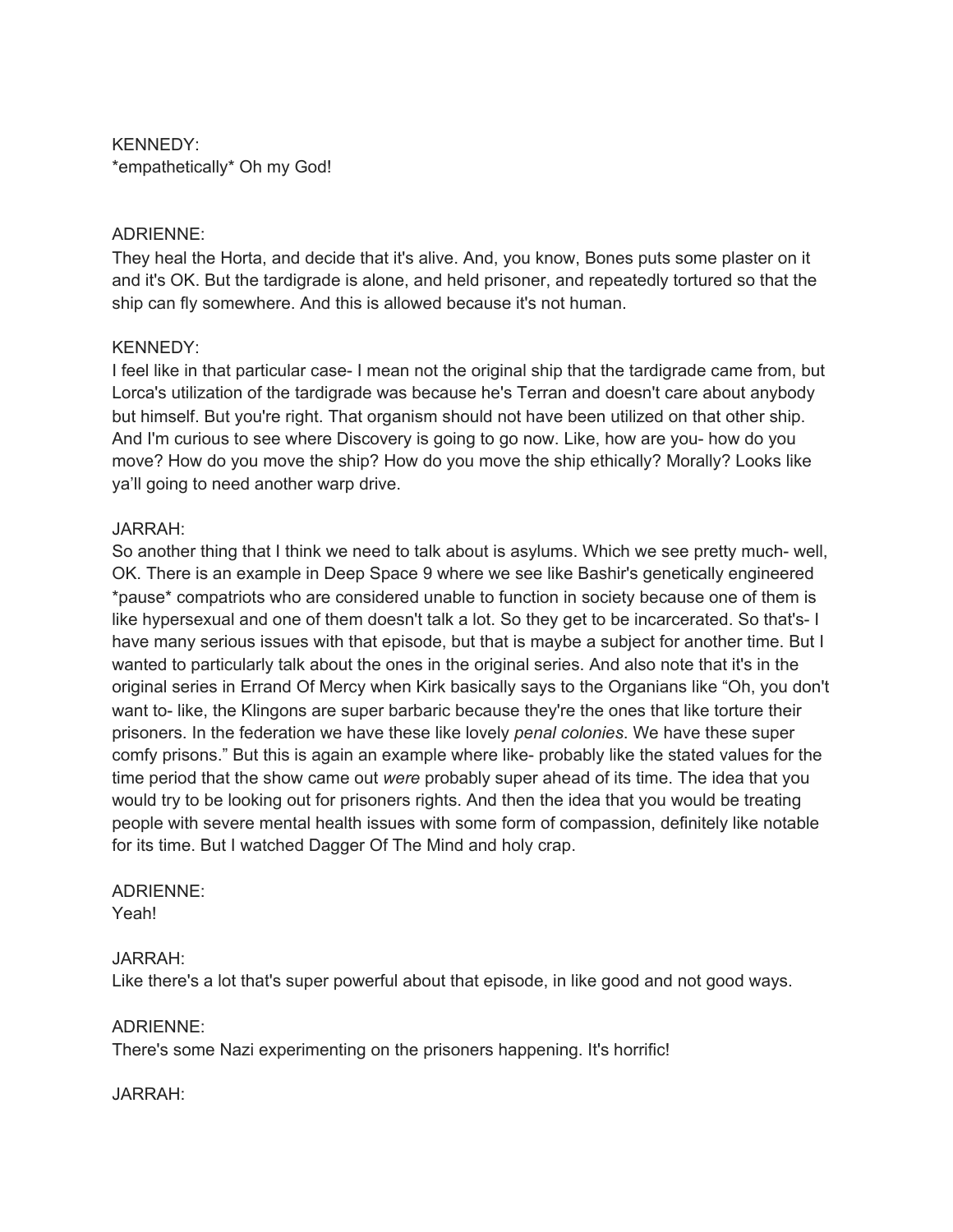It is! What I really liked about it though, like in just in terms of what it says, is that the doctor- and that doctor Tristan Adams is literally using this device to empty out their minds and to exert his own control over them. Like, to put his own thoughts in their heads. And they've become basically catatonic as a result of being like emptied, and that this is a form of torture. So I really like that example. Or like that kind of, you know, method of control as- in just- in terms of like that it very directly connects to- like it's a very very clear manifestation of like maybe what the role of the prison system is, or the mental health institutionalization system, is it's like basically "We need to erase who you were." And I think it's obviously reflecting like lobotomization and other types- like electroshock therapy and other types of mental health treatments that were available at the time. Like, *erase* the *deviants* and replace it with this like norm idea of what a person should be. But it's totally what this cis-het white guy thinks is what should be.

## ADRIENNE:

Yeah. And in a context of double imprisonment, because he's messing with their minds and their memories and their identities, but they're also still stuck there. And we see lots of opportunities in the rest of the universe, with all these other ships, when they look at those things separately. But to see them so boldface, it feels Romulan, it feels Cardassian, it feels so horrendously cruel. Like it feels Kalon, it feels Borg.

## KENNEDY:

I've gotta say, I hate to be the corrector person, but I'm pretty sure they're the Kazon.

ADRIENNE: Kazon?

JARRAH: Oh yes. Kazon.

ADRIENNE: Yeah? Thank you.

#### KENNEDY:

You're welcome. I was like "Oh I hate corrector people! But that's not they name!" \*laughs\* I mean they were jerks admittedly, so you know there's a whole bunch of things we could call them.

ADRIENNE:

Well, they're working in circumstances that constrain choice.

KENNEDY: Yeah. But they were also kind of jerky.

ADRIENNE: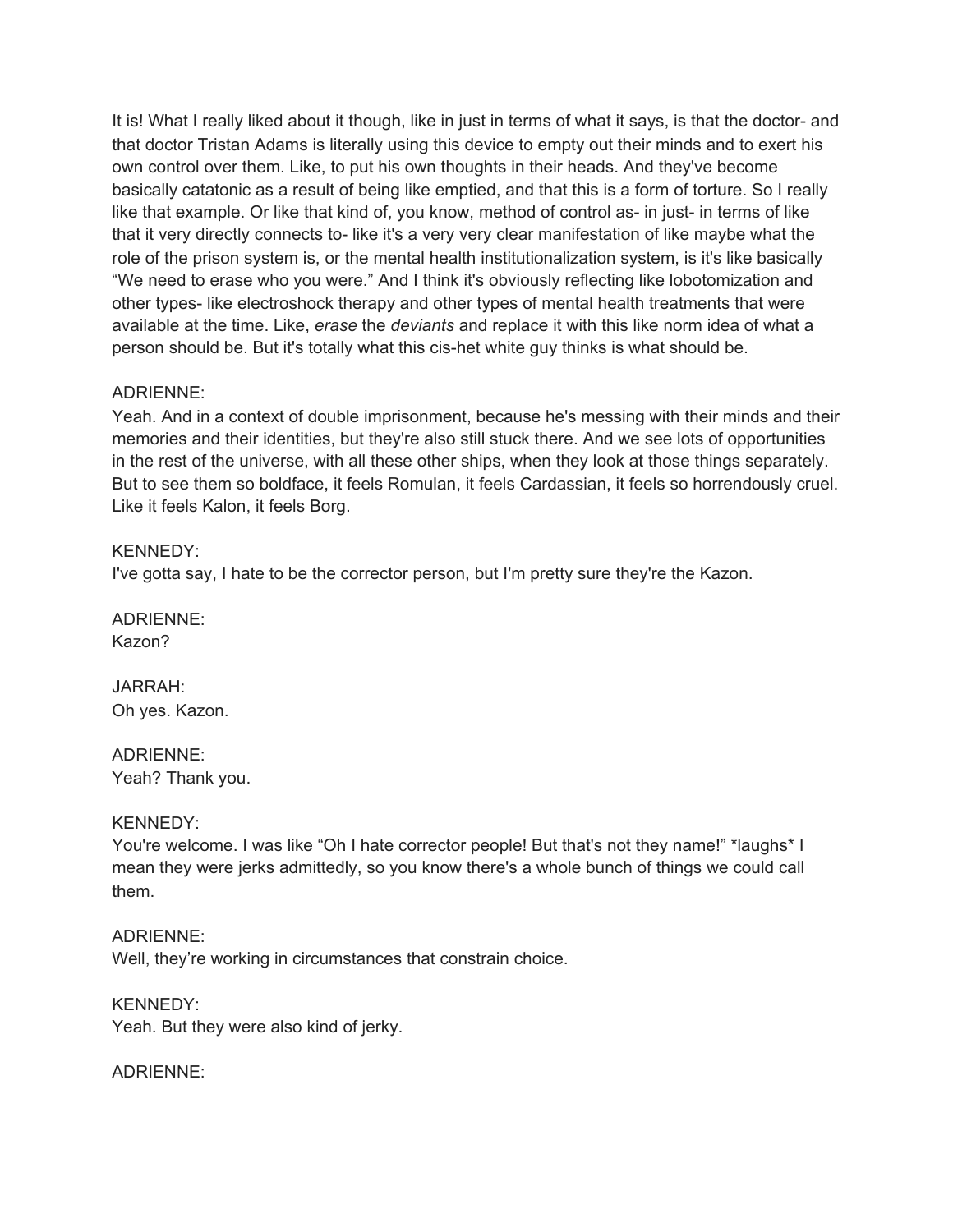Having watched many of these prison episodes, I'm feeling a deeper solidarity with people who don't love the federation or their ships.

#### KENNEDY:

Oh yeah! There's definitely solidarity to be had with people who are anti Federation, anti Starfleet. For sure. But the Kazon, having no experience with Federation or Starfleet at all outside of their encounter with Voyager you know, seem pretty jerky.

JARRAH: They're awful.

## KENNEDY:

Yeah. You know? Janeway was like "OK, here's some water. I understand. That sucks. That you all don't have any water. Here's some water. In fact, here's a lot of water. Kay bye." And they were like "Nah! Give me your ship." "Really? We just gave you what you needed. What do you mean? This is- I need to go home."

## JARRAH:

Yeah. So what is one other thing you would like to talk about before we wrap things up?

KENNEDY: Free Michael Burnham!

## ADRIENNE:

Yeah. I agree with that. I think Michael Burnham is like such a deep and profound encounter, in a demonstrable and relatable way, with the arbitrary and ferocious nature of Federation law. I think what happens to Michael is so unjust and so disproportionate. Particularly when we see other people behaving in exactly the same way and getting away with- or worse and getting away with it. I think Michael is such an elegant telling of the prisoner's story, and of the condemned story.

#### KENNEDY: Completely.

#### ADRIENNE:

But I'm stuck with this- yeah, a fury over this lingering injustice. Because her name is still-

#### KENNEDY:

People are like "Michael Burnham? \*hisses\* I don't know.."

## ADRIENNE: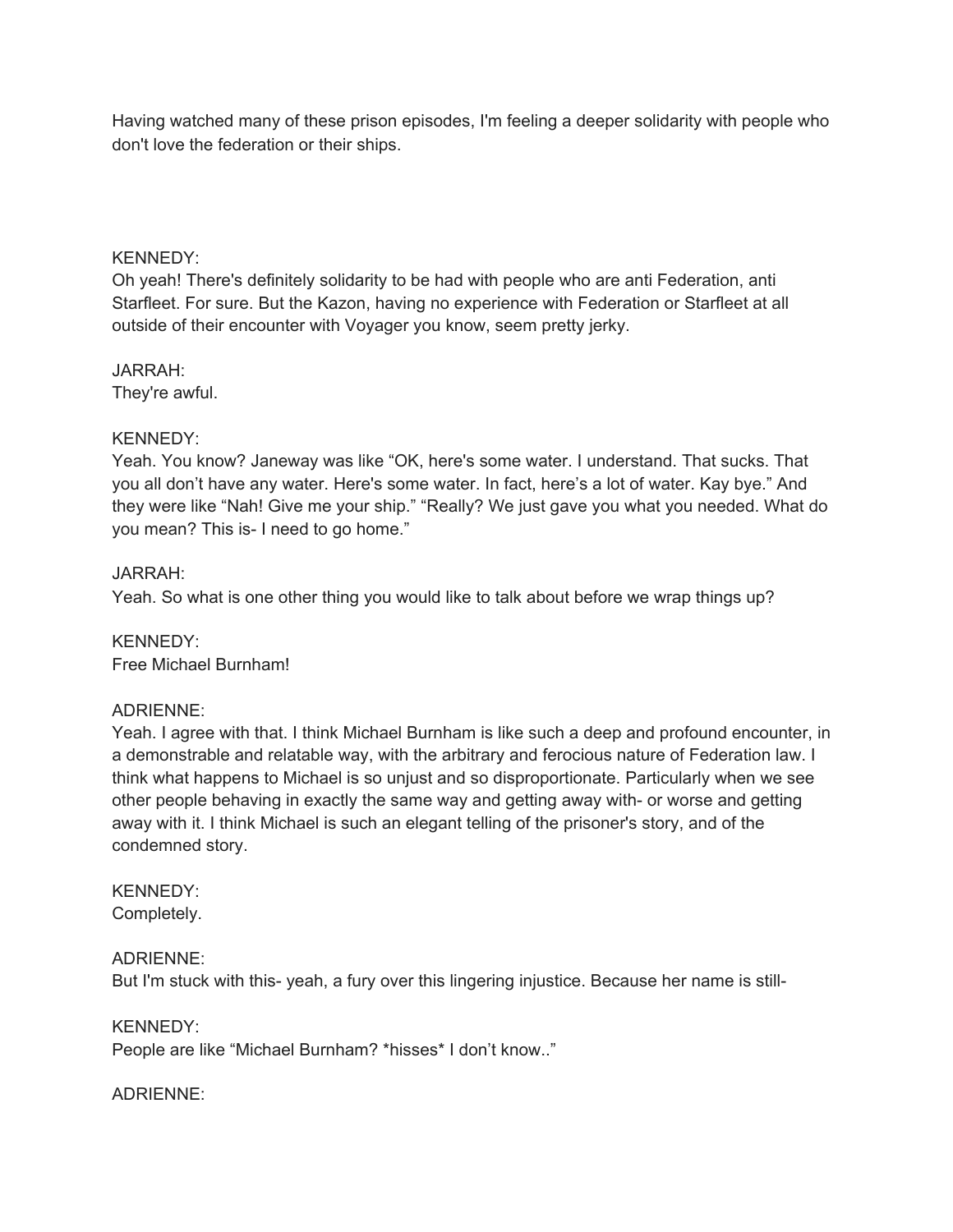Byword for a villain.

## JARRAH:

But I think one not super elegant telling, although it's a fun episode, is there's the Enterprise episode Canamar. Which is basically Con Air in space. It's like Tripp and Archer get captured, they're on a prison ship, Archer ends up kind of manipulating himself to be- to help this guy who's trying to break out, and they hijack the ship, and the guy is like- has been- basically the system of criminal justice and incarceration on this planet is horrible horrible and really really cruel. And this guy basically for the first time he went to jail he was like a teenager, and I think he was innocent or it was super minor, but like their punishments are so harsh he's been made like a harsher and harsher criminal over time. And so you start to build up this narrative, that is similar to Hard Time and stuff, to show that like these types of really cruel and disproportionate punishments are not going to make people better, they're going to make people worse. But then the end message is like: "But now he's beyond saving and he's a super bad dude. And so we're just going to forget about him." So it's kind of a bit of opposite of like The Hunted where you know the people, it isn't their fault. So the Enterprise crew will go to the mat for them, but for this guy it's like "No, you crossed a line. Now you're too violent."

## KENNEDY:

And you know, Archer and Trip really just- they weren't in the position organizationally to double down on stances, on things. Right? If they did not have the strength of a fully realized fleet that literally anybody else did, they don't have the structure of what makes Starfleet *Starfleet*. You know? The overall arc of Enterprise is the development of the Federation, and really holding what Starfleet is and what it means to us as a species. So I feel like Archer had a lot of situations where he had to kind of measure his losses and weigh situations, like "OK, my ideals, my sense of ethics, my morals lead me towards one course of action. But I also have this crew that just got together right? I have this ship, that can't go faster than warp five. I don't have any friends out here. We are by ourselves. I don't really have the ability to sit here and mitigate this, and I don't necessarily think it's *up to me* to mitigate this. So I'm just gonna Homer Simpson back into these bushes \*laughs\* and mind my business." And that was the thing about Archer in general that kind of endeared me. Because like you ADRIENNE, I was like "Why does this show have lyrics? I don't even need to see this." Like I was really \*all laugh\* I was really anti-Enterprise for a long long long long long time. And finally I got off my stubborn horse and sat there and watched it. And, you know, a chunk of it *is* a chore right? \*ADRIENNE laughs\* It is a chore. But I mean, that's- I can get into the reasons why Enterprise could have been better and *should* have been better. That's a whole other show. But I feel like in that case Jarrah, it's-Archer was like "Look I have my opinions on you sir, and how you're conducting yourself, and how your society has treated you and managed you. But this really literally is not my problem. I gotta go. I gotta go. Thoughts and prayers."

JARRAH: Yeah, that's fair.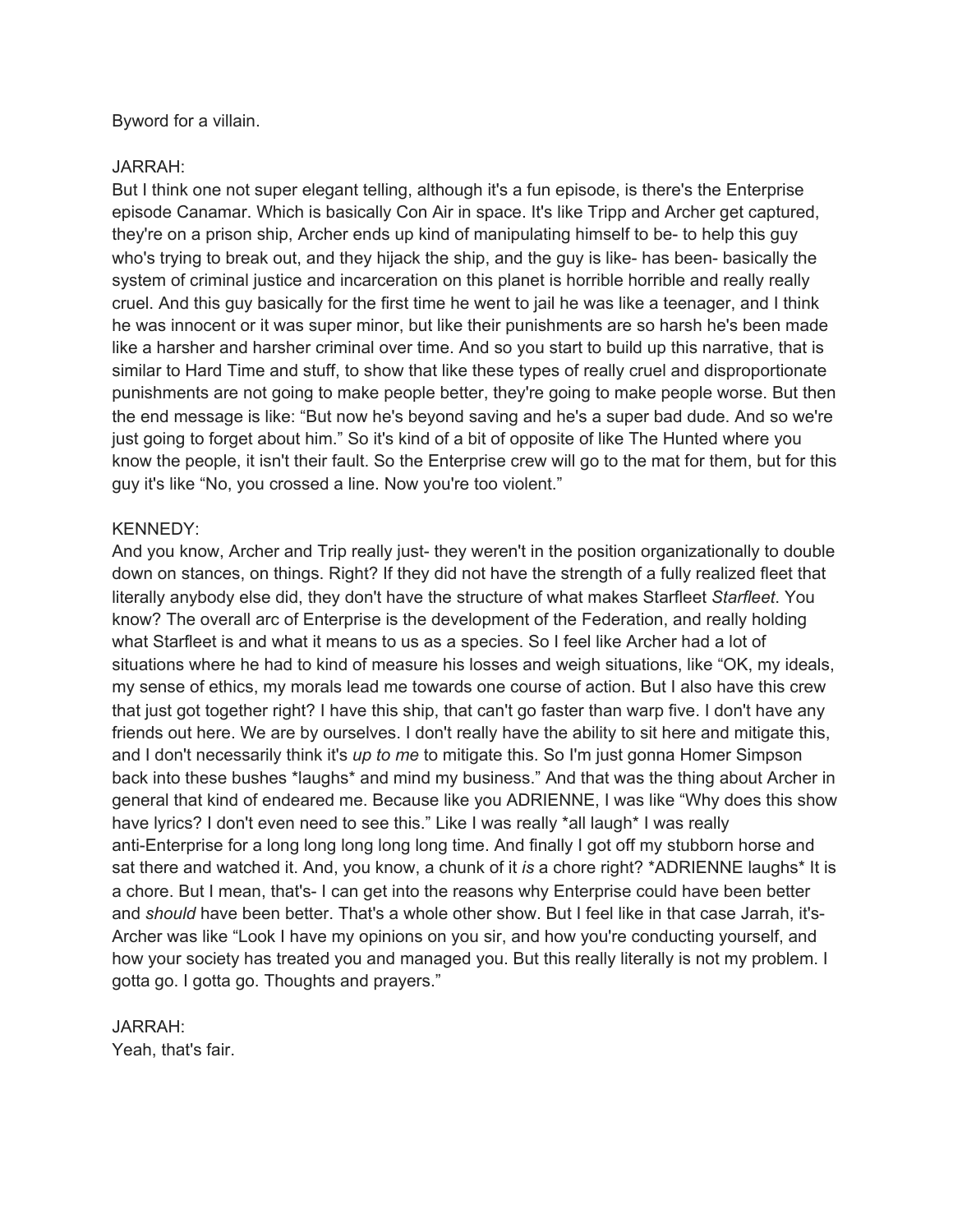#### KENNEDY:

"Thoughts and prayers." You want to talk frontier, you know, at least Kirk had a foundation behind him. He knew he had an organization that would have his back in the event that he did something stupid, or needed assistance, or something like that. Even if he was stranded in the middle of nowhere he knew that eventually somebody would come looking for him, because there were several ships capable of doing that. Archer and them didn't have that luxury. If they were out there it was just them, and *maybe* the Vulcans would give a shit enough to come look for them. *Maybe*.

## ADRIENNE:

Yeah, like Janeway.

#### KENNEDY:

But they're a little further out, you know? Janeway was all the way by herself, whereas Archer \*laughs\* was just kind of new. \*timidly\* "Hey guys. I'm new here. Don't mind me. Oh you're- oh no really, don't mind me. Oh no! I just want to study this- this anomaly here, but um I'm wrapped up. OK. I guess- I guess I have to pay attention to your culture. I really just want to study a thing. Now I'm mitigating things I have no business with." \*Jarrah laughs\*

## ADRIENNE:

I wonder what the jail for violating the Prime Directive would look like?

#### JARRAH:

I mean, isn't that why Tom is there? I mean for the eco-terrorism thing? I don't think- it is for insubordination. But he was also I think it was also a prime directive issue. I don't know.

## ADRIENNE:

But never- it looks like, the first time ever in the entire universe when it matters.

#### JARRAH:

Yeah that's true. And like- but I'm assuming that like in the main justice system for Starfleet we see a lot of talk of penal colonies.

# ADRIENNE:

Tribunals.

#### JARRAH:

And Ro does mention that she was in a stockade.

#### ADRIENNE:

Oh Ensign Ro! I think she's such a good example of how incarceration breaks people. And she comes- and if you know if you take Kirk in Rikers perspective she comes with a chip on her shoulder, and she's insubordinate, and very much like Major Kira or like B'Elanna. But if you don't take their side they are horrifically discriminatory towards her. Nothing is fair. They can't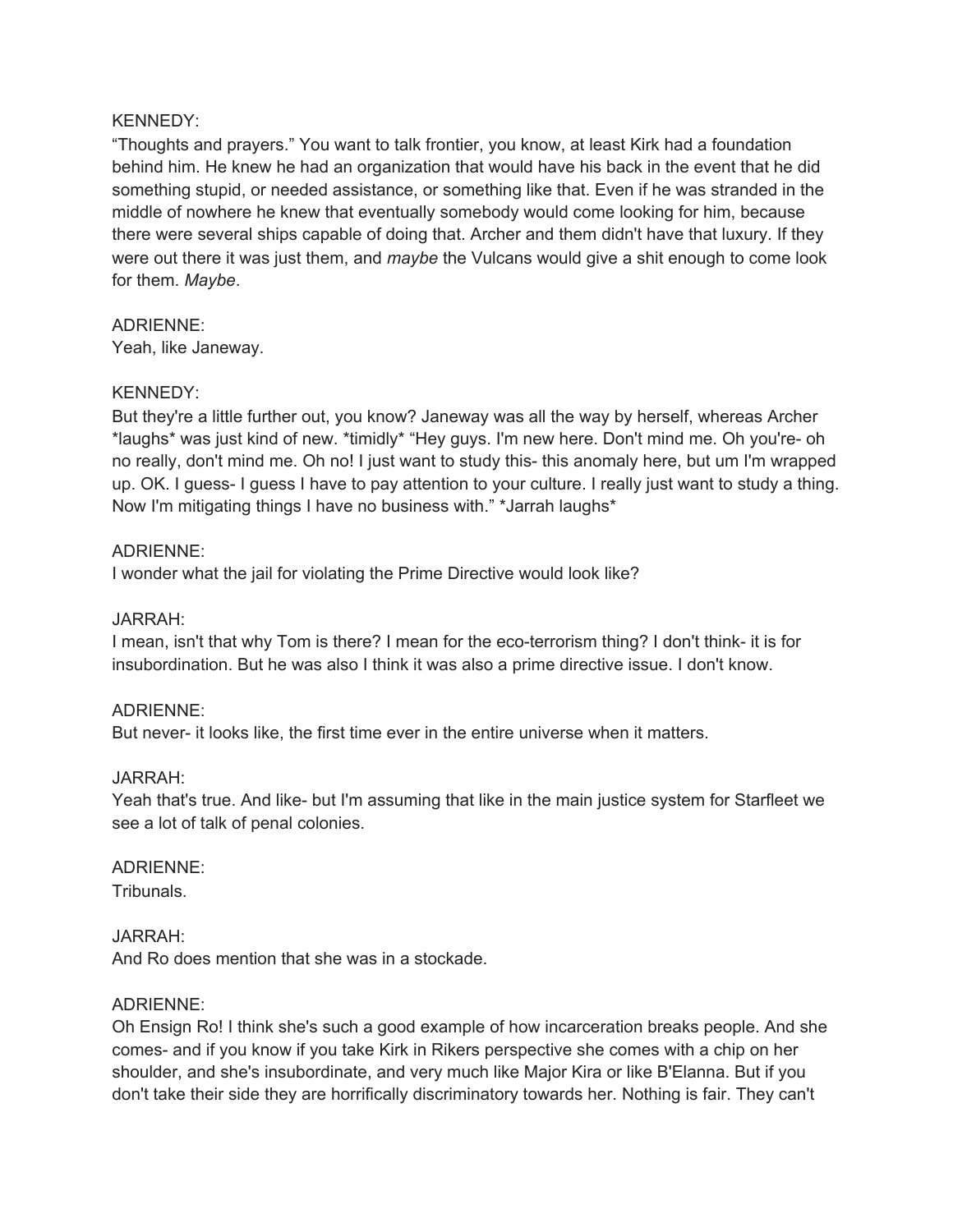even get her damn name right. And it just highlights this- I don't know. That "we're all equal in the Federation" is not an accurate or authentic statement.

## KENNEDY:

But I keep thinking about who is writing these stories right? And who is actually creating these scenarios and these situations in these universes that these people find themselves in. If only a certain type of person is in this room to be crafting such a universe, then only a certain type of perspective is going to be shared. So I \*struggles\* I can only be- I can only get so upset about it considering the source. Now, that's why I hold Discovery to a higher standard when it comes to Michael Burnham. That's why I'm looking at Picard in a different way. Because these are different writers, these are different producers. It's a different archetype that us as media consumers are looking for. So they're really going to be the ones who have the opportunity to change the narrative on how, you know, the Federation and Starfleet handle folks who do terrible things.

## ADRIENNE:

Or who are not actually doing terrible things, but don't fit the mold.

## JARRAH:

Okay.So recognizing that there are like multiple other examples we could talk about, and you know I went- like I asked for examples of brig moments, and got a lot of great suggestions on Twitter, but we can't really realistically talk about them all. And also my goal on this was to talk a bit more about like incarceration and the way that Starfleet and alien races in Star Trek punish or incarcerate people. So not- it wasn't just to talk about cool scenes on the brig. \*ADRIENNE laughs\* *But* if you are interested in cool scenes in the brig there is an excellent episode of Trek Ranks called The Five Best Scenes In A Brig. So you should check that out. I listened to it. It was great. So if you want to relive those moments I suggest checking out there. And I would also suggest, in addition to the Angela Davis book Are Prisons Obsolete, if you're looking for a good podcast I would suggest checking out the podcast Ear Hustle. Which is recorded at San Quentin State Prison and is super super interesting, and has a lot of stories about what life is like in a medium security prison in California today, and is I think very sensitively done. So I would recommend checking that out. But do either of you folks have any final thoughts?

#### KENNEDY:

Free Michael Burnham!

#### JARRAH:

Amazing. So again, so many more examples we could talk about. The Chute, we watched it. It's interesting. So *many more* examples.

#### ADRIENNE:

People should write to us on socials with what they think.